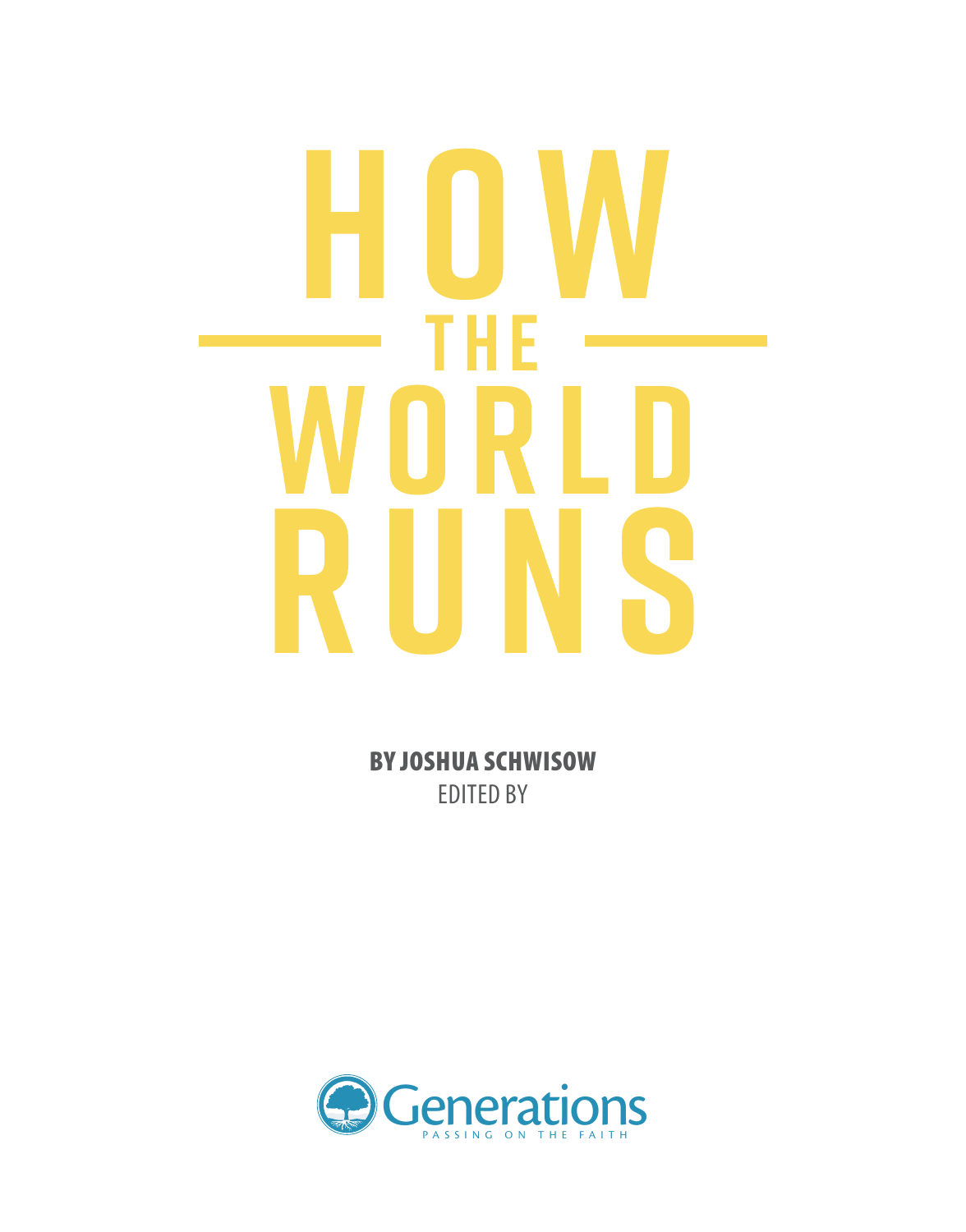Copyright © 2022 by Generations

All rights reserved. Printed in the United States of America 1st Printing, 2022

ISBN: ###-##-####-###

Unless otherwise noted, Scripture is taken from the New King James Version®. Copyright © 1982 by Thomas Nelson. Used by permission. All rights reserved.

Scripture marked "NIRV" taken from the HOLY BIBLE, NEW INTERNATIONAL READ-ER'S VERSION™. Copyright © 1995, 1996, 1998 by International Bible Society. Used by permission of Zondervan. All rights reserved.

Cover Design: Justin Turley Interior Layout Design: RSD, Ltd. Published by: **Generations** 19039 Plaza Drive Ste 210 Parker, Colorado 80134 www.generations.org

For more information on this and other titles from Generations, visit www.generations.org or call 888-389-9080.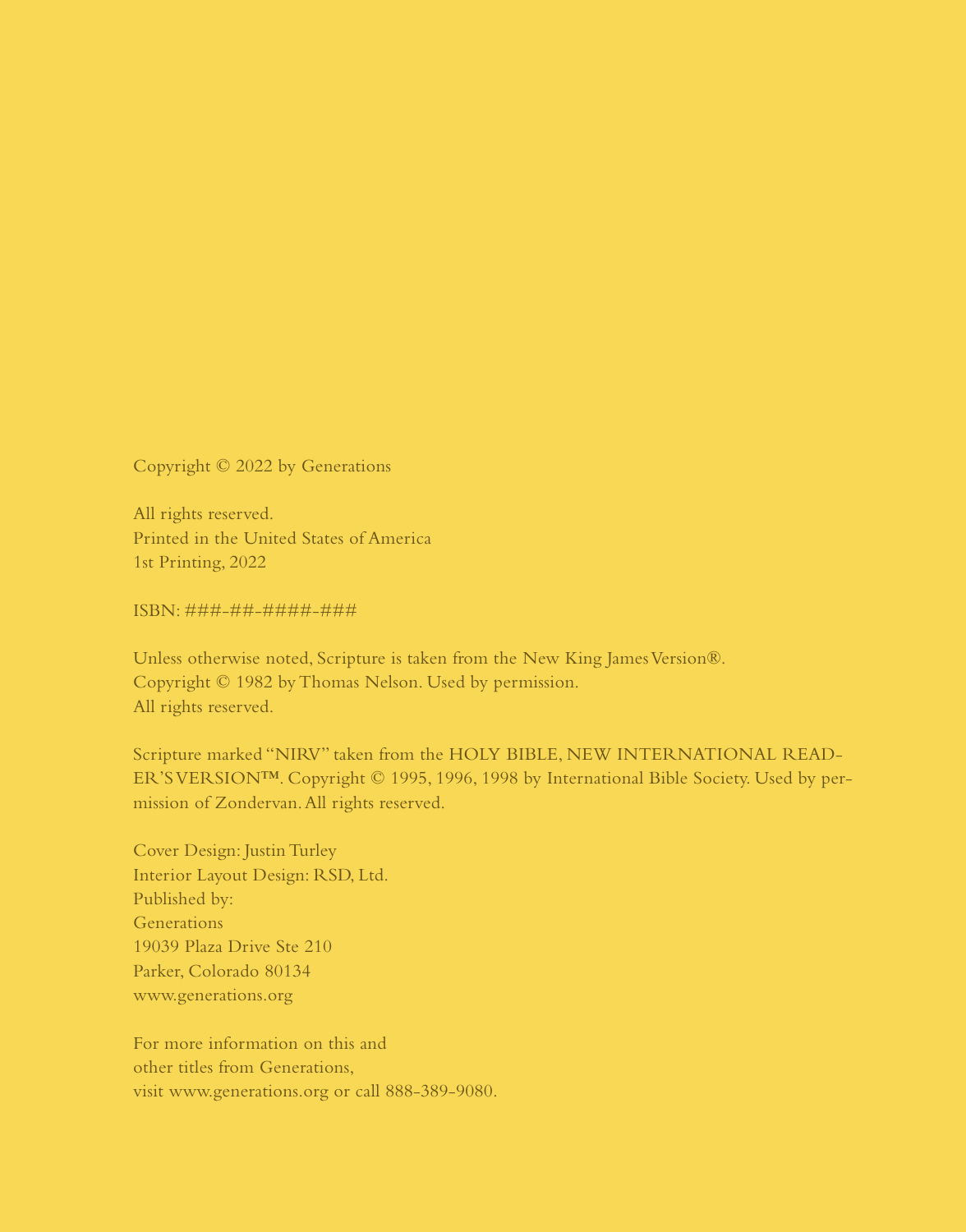## **GONTENTS**

|   | INTRODUCTION MARKET IN THE RESERVE THE RESERVE THAT HE RESERVE THE RESERVE THAT HE RESERVE THE RESERVE THAT HE |
|---|----------------------------------------------------------------------------------------------------------------|
|   | HUMAN MOTIVATION-WHAT MAKES THE WORLD RUN?  [                                                                  |
|   |                                                                                                                |
| 3 | <b>WEALTH INEQUALITY</b><br>-WHY SOME NATIONS ARE RICH AND OTHERS ARE POOR  33                                 |
|   | <b>EXAMPLE THORNS AND THISTIFS</b>                                                                             |

4 -THE REALITY OF SIN, THE EFFECTS OF SIN, AND JUDGMENT  $\cdots$  63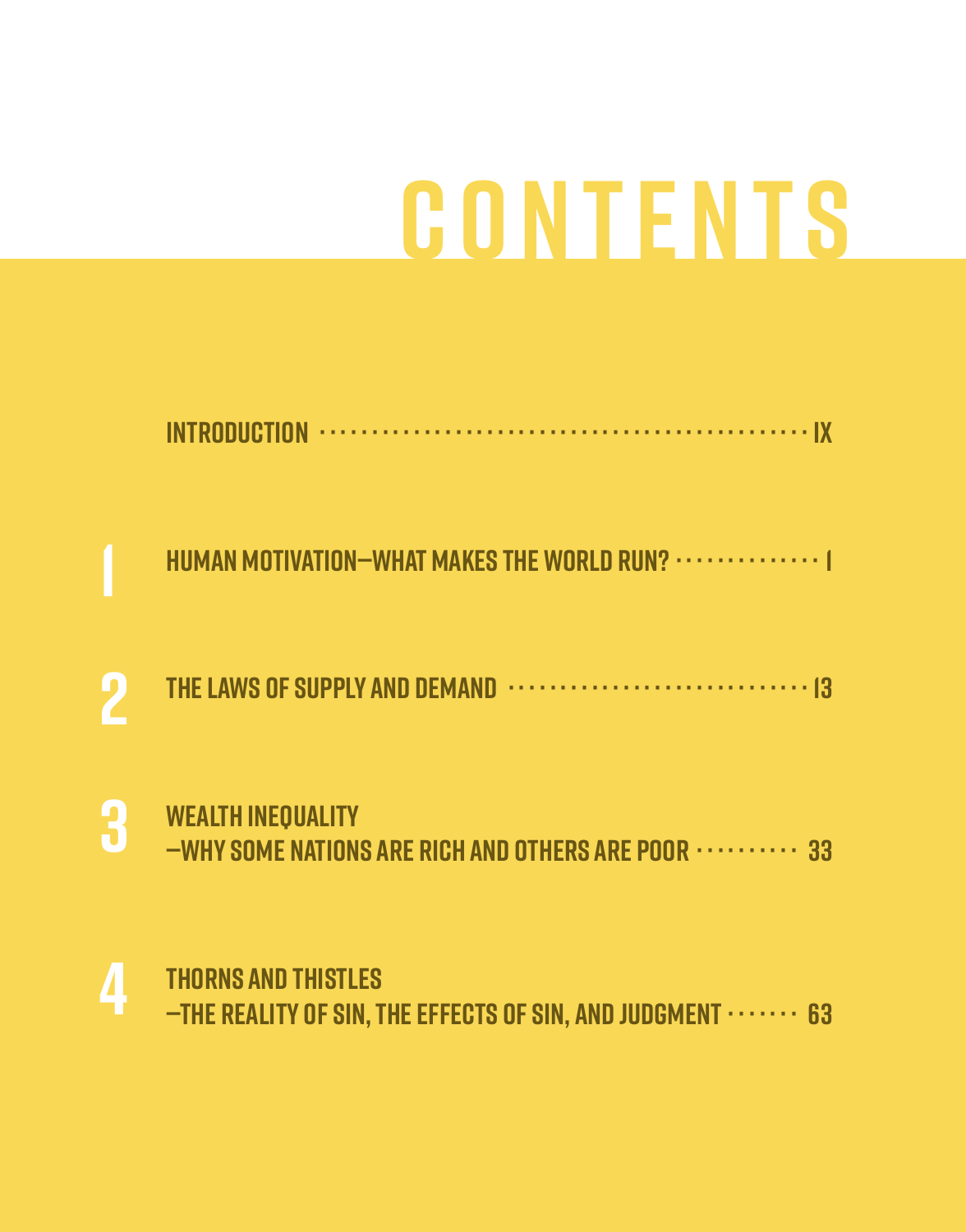|    | ECUNUMIC IHEURIES<br>-BIBLICAL ECONOMICS AND THE ECONOMIC SYSTEMS OF MEN  85   |
|----|--------------------------------------------------------------------------------|
| 6  | GETTING YOUR JOB-WORK IN THE ECONOMY ······················ 115                |
|    | <b>BANKING AND YOUR MONEY</b><br>- HOW THE WORLD ROBS, CHEATS, AND STEALS  153 |
| 8  | <b>INVESTMENTS: DON'T BURY YOUR TALENTS IN THE GROUND! · · · · · · · 197</b>   |
| Ů  | <b>SEEKING GOOD GOVERNMENT</b><br>-HOW GOVERNMENTS RUIN ECONOMIES  245         |
| IU | HOW TO BE SUCCESSFUL IN BUSINESS  289                                          |
|    | MAKING WISE PURCHASING CHOICES  339                                            |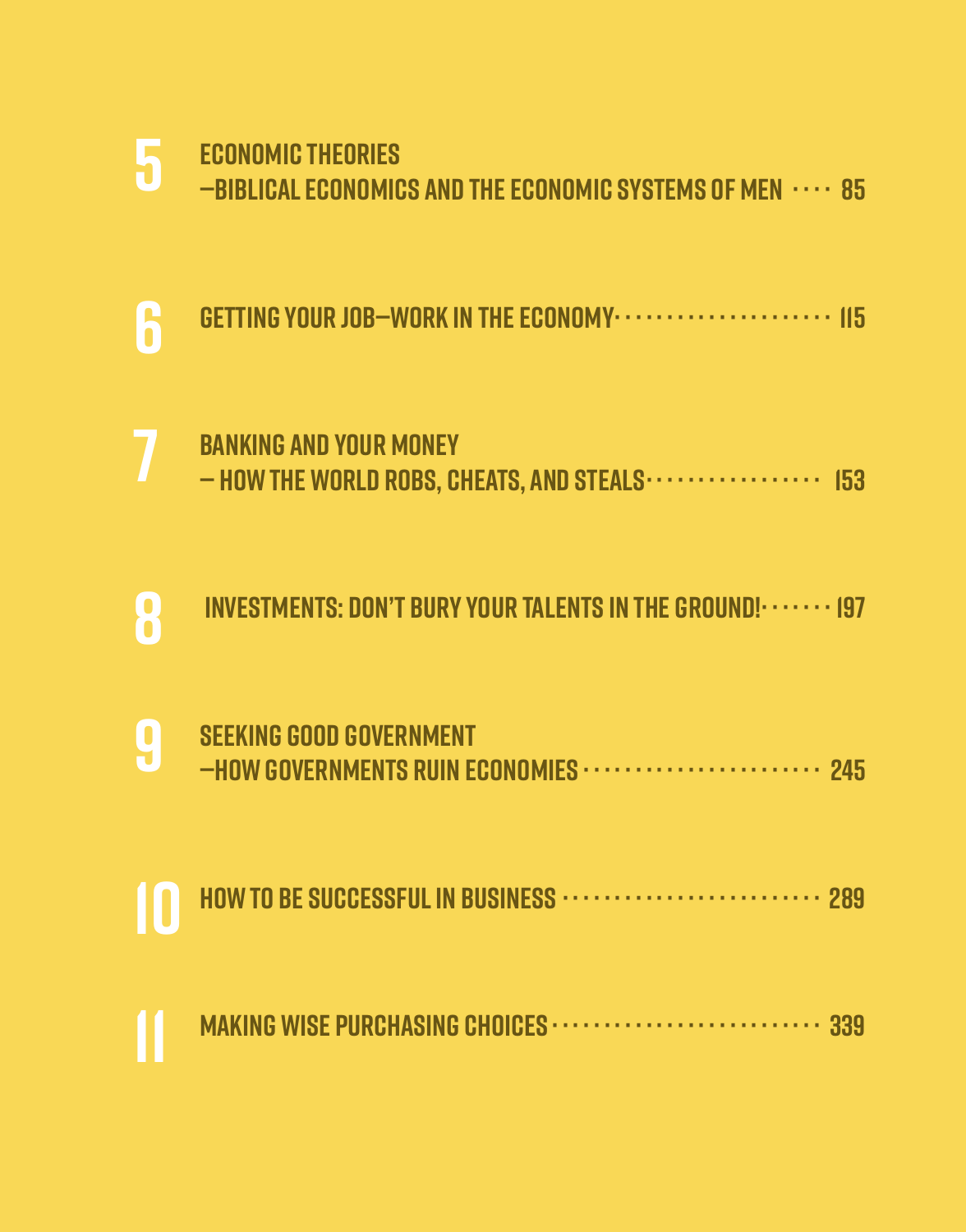|  | 13 YOUR CALLING IN LIFE |
|--|-------------------------|

|--|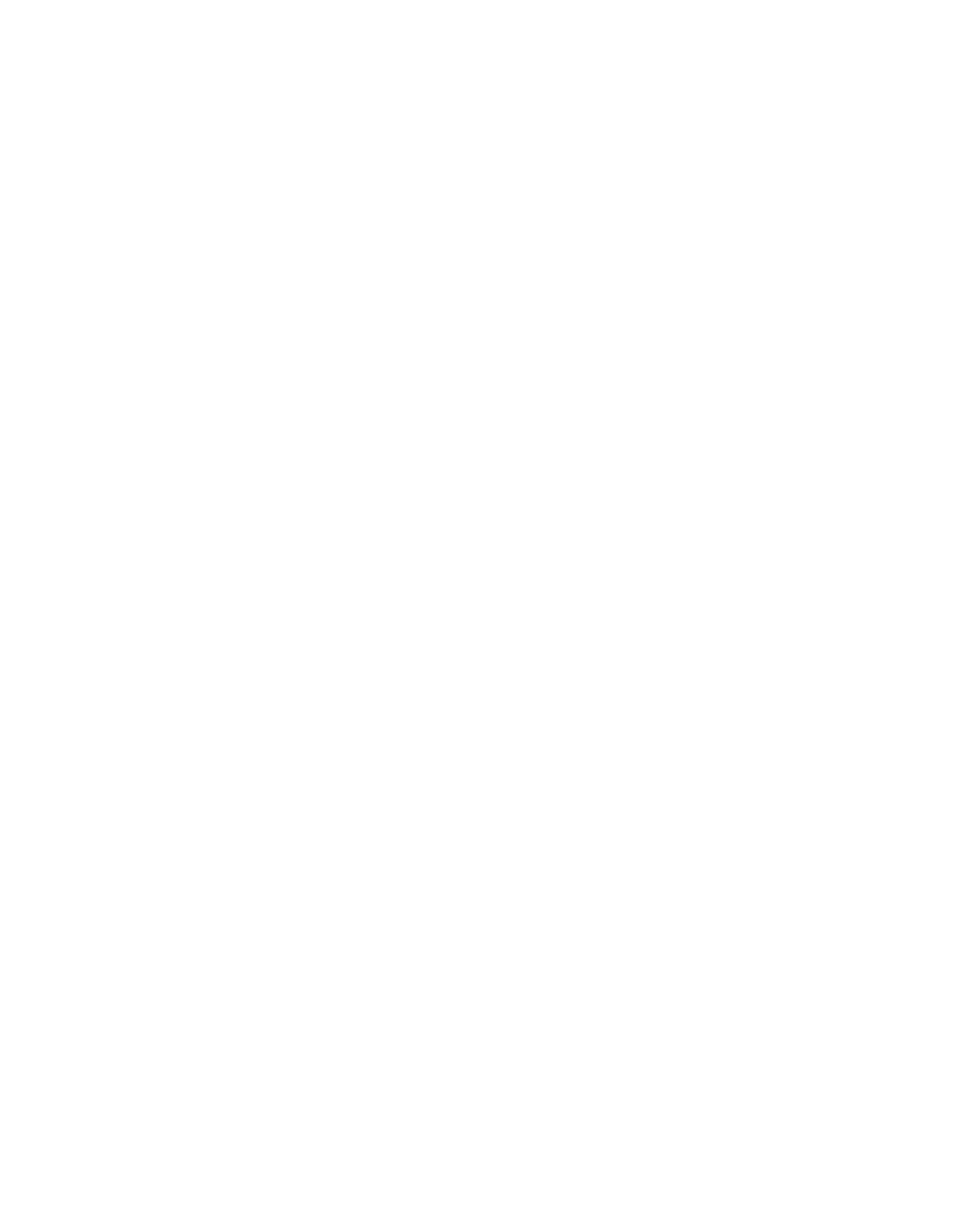### **I n t r o d u c t i o n**

he Bible contains over two thousand verses that deal with the subject of money. About forty percent of Jesus' parables have something to do with economics. Plainly, God is interested in how we make use of our time and money.

**T**<br>TH The time is right for young people and Christian families to make this study a priority. When it comes to preparing a child for life, an economics course will be more important and useful than science and mathematics. Many of us will use science and mathematics now and then throughout our lives. But economics applies to real life every day. By what we find in the 4th commandment (Exod. 20:9-11), apparently God expects us to work six days a week, and all work ties into economics. Each day of our lives, we are either consuming or producing, or both.

Consider the following reasons why economics is an essential study for every young person growing up in Christian homes.

- 1. The Apostle Paul has rather grim words for a young man who does not make material provision for his own family or for his widowed mother or grandmother in their old age. Such a one has "denied the faith and is worse than an unbeliever" (1 Tim. 5:8). This is such a crucial issue that a failure to materially provide for one's family is a matter of church discipline. In 2 Thessalonians 3, Paul reiterates that the church should withdraw from the person who does not work. Then he says, "If anyone will not work, neither shall he eat" (2 Thess. 3:10).
- 2. Young women are called to be keepers of the home or managers of the home economy. The Greek word for "keeper of the home" is "oikos-despoteo." A direct translation of this word is "one who directs the home's day-to-day activities." Here is a God-inspired, definitive description of a woman's role (for those women who do not dedicate themselves to singleness). She is the manager of the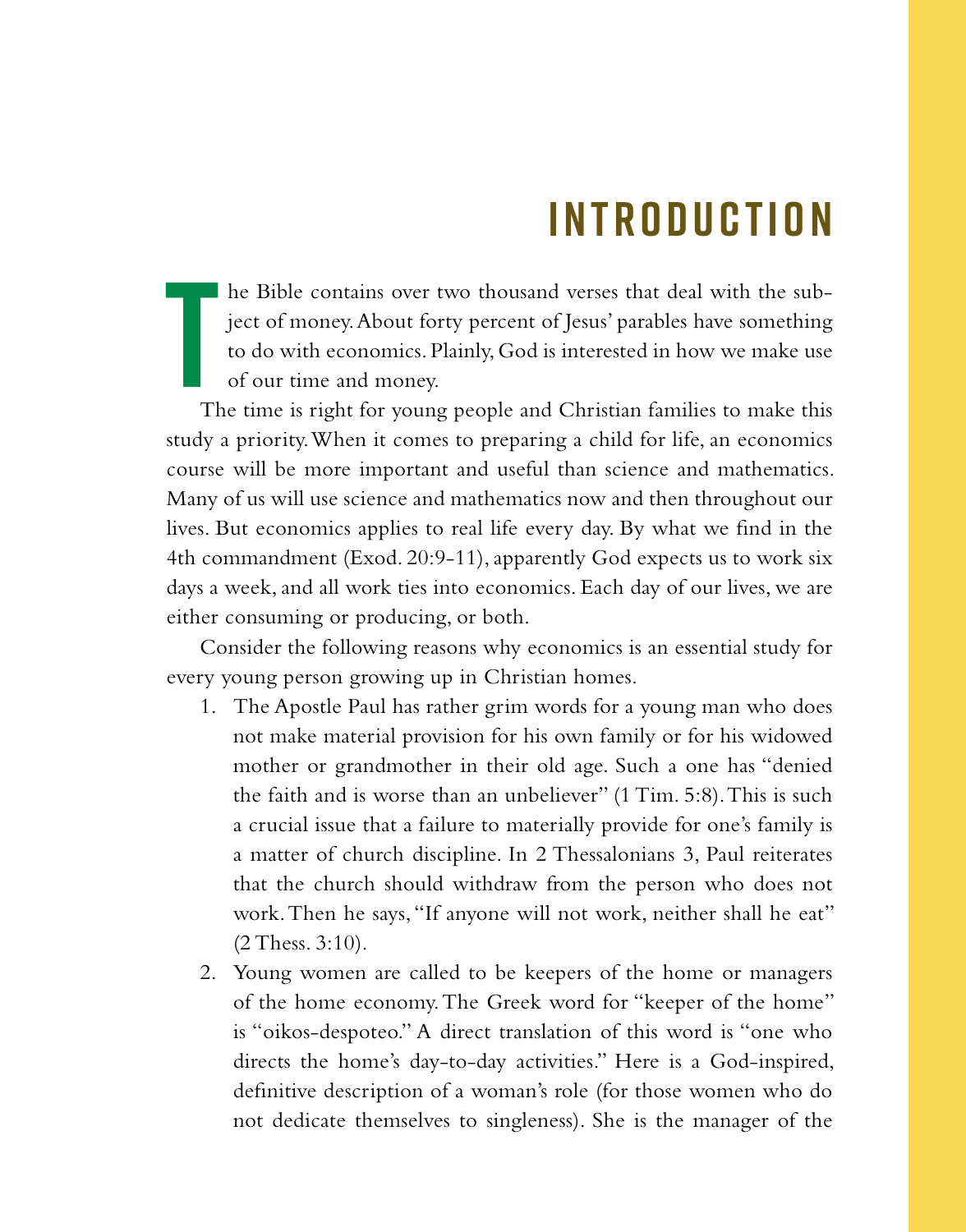economic program in the home. Likewise, the Proverbs 31 woman is described in similar language: "The heart of her husband safely trusts her; so he will have no lack of gain" (Prov. 31:11). Economics is for everybody - man and woman alike.

- 3. Jesus said, "You cannot serve God and money." Money or mammon takes the role of the ultimate "master" or "lord" in the world's mind. Thus, it is helpful to know how the world views money. Within the same economy of the world, Christians are to be found serving God rather than money. There is a marked worldview difference between how the world views money and how Christians view money, and our Christian young people need to understand the difference.
- 4. As modern nations abandon Christian values, the consequences will be very bad. Now more than ever, this generation is witnessing the destructive work of bad economic ideas. If there will be any recovery, it will only happen by those who return to biblical principles (especially in the area of economics). While it may seem impossible to change the whole nation on a macro scale, consider that our Christian families may be able to retain some sound practices in micro communities. Most surveys of economics address the national economy and government policies. As Christians, however, we cannot leave the study of economics in the hypothetical. We are called to be doers of the Word and not hearers only. Therefore, the student must never study macroeconomics as applied to government policy without applying that study to direct his/her own life according to the will of God. I sincerely hope these studies would produce a profound reformation of thought and life for the Christian family.
- 5. If education is of any use to prepare a person for life, then every young person would do well to know something about how the world works and that with which they will be engaged for ninety percent of their adult life. If a young woman has a "very good education," by the time she is twenty-six years old, she knows the derivative of a cosine. She knows how Freudian psychology differs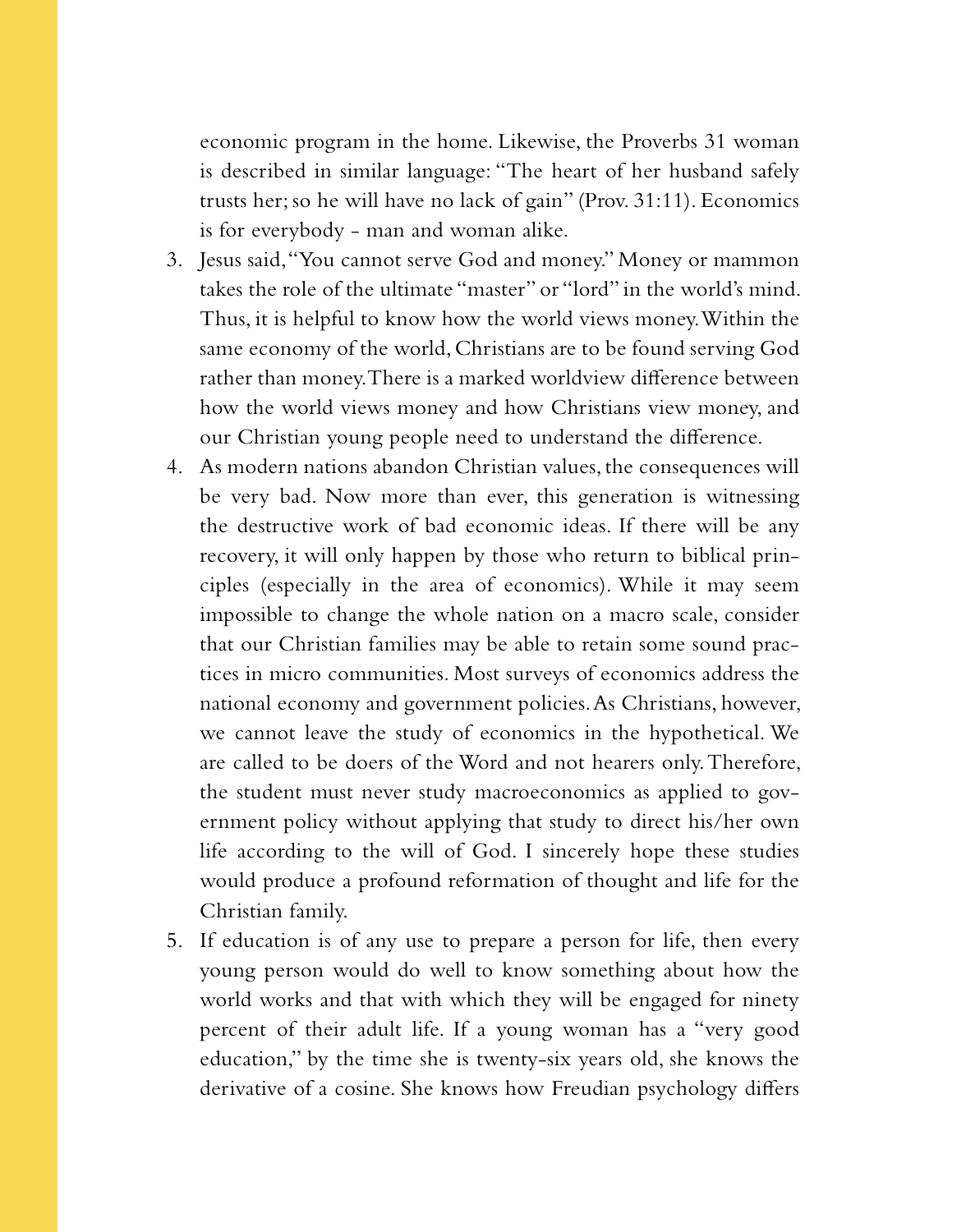from Skinner's. She knows who Rome fought in the Punic Wars. She knows that Plato asserts ideal forms as an absolute and eternal reality of which the phenomena of the world are a transitory reflection. She knows how pinocytic vesicles function in an amoeba. She knows how to parse just about any Latin verb—on the assumption that she still remembers any of this after she has completed her "very good education."

Unfortunately, all too often the young woman still wouldn't have a clue how to manage a staff of seven in a home or how to handle a budget of \$100,000 a year without running the household into the ground. She hasn't learned how to cook a meal, how to hire a contractor, how to raise children, how to change diapers, how to calm a baby, how to nurture a two-year-old, how to exercise authority, how to create a budget, how to cut food costs by forty percent without increasing time for shopping, or how to train a five-year-old in social skills. She doesn't know the best way to maintain vehicles. She doesn't know how to assess value in products and services. She doesn't know how to decorate a house. She doesn't know how to engage in hospitality with skill, wisdom, and grace. She doesn't know how to do ninety percent of life. Her education hasn't taught her that. The same applies to most young men.

Life isn't about school. Life is about work, money, eating, buying stuff, rest, business, sales, government, church, and family. Because life isn't about school, school shouldn't be about school either. It should be about life. That in a nutshell is the purpose of this economics course. This is a course about life.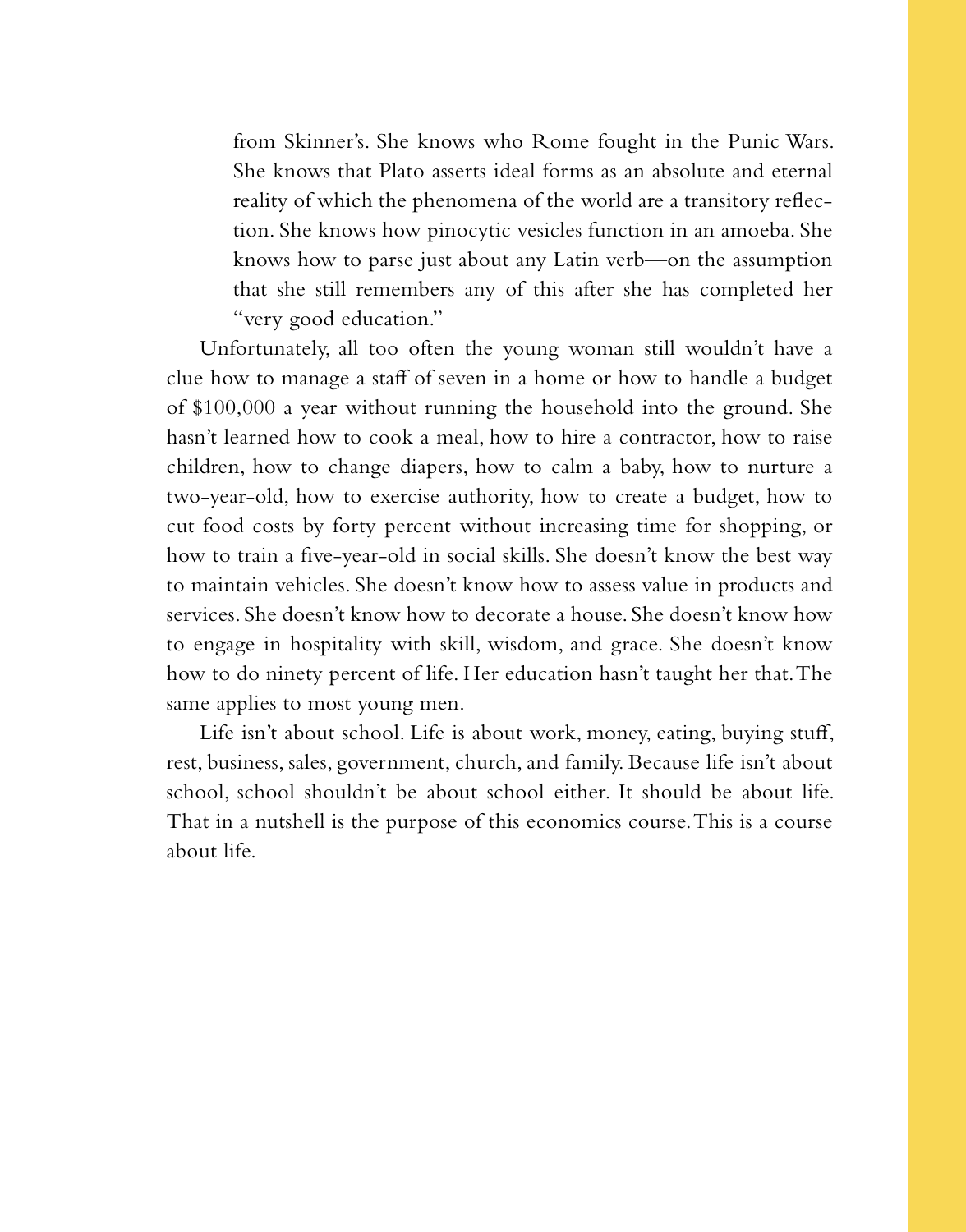## **THE LAWS OF SUPPLY AND DEMAND**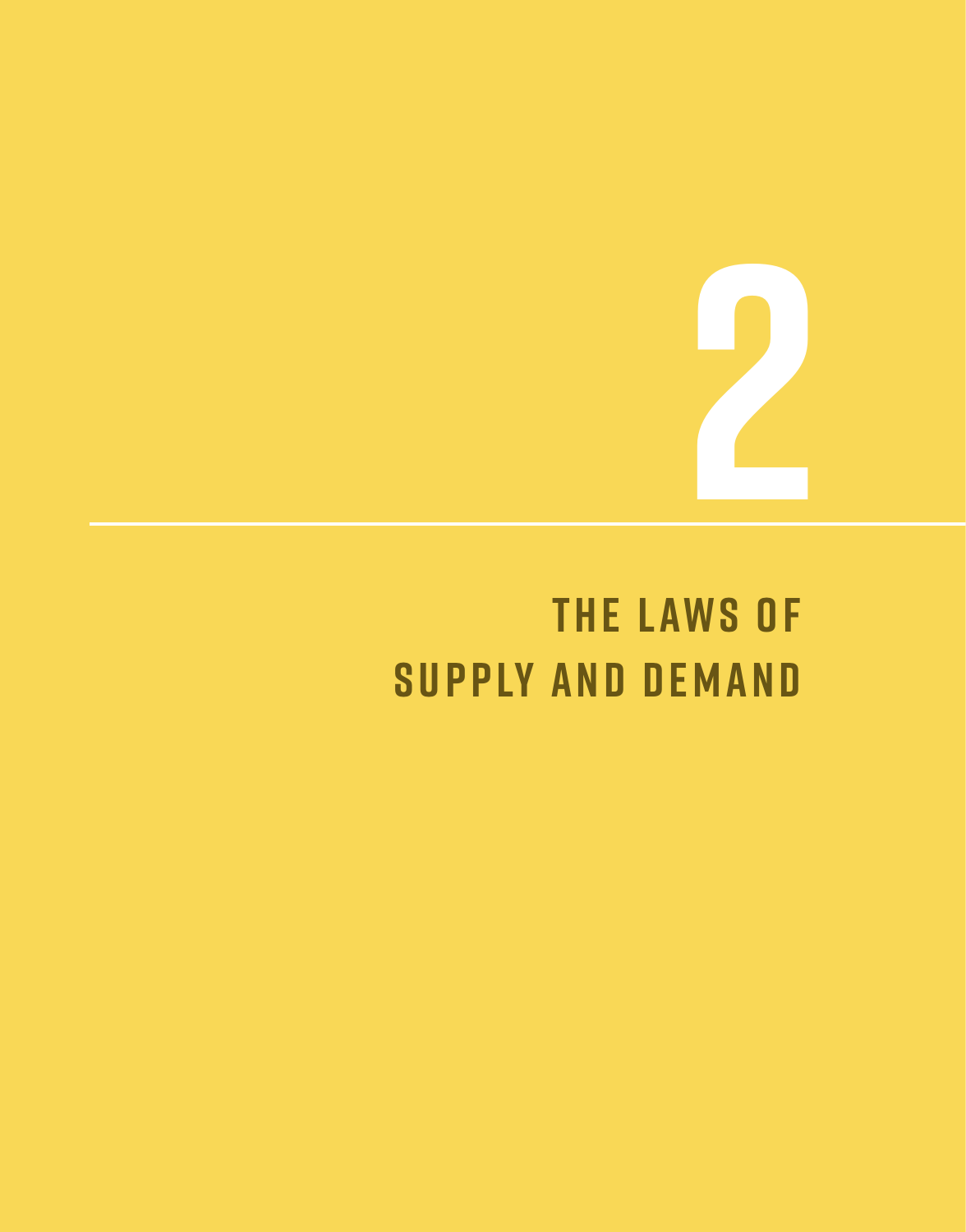#### **Where does demand come from?**

I people are going to want to purchase goods or services, they need to desire those goods or services. But why do people want a particular product or service?<br>First of all, they need to see some value in it. There are thre f people are going to want to purchase goods or services, they need to desire those goods or services. But why do people want a particular product or service?

First of all, they need to see some value in it. There are three **exchange value**.

Something that is **really useful** has a practical benefit to human life. Food and clothing are basic useful products.

Some things are needful for life, and other things are luxuries. Luxuries might increase the comfort level of a particular lifestyle. And what may be useful to one person may not be useful to another. People who buy goods on the basis of useful value will assess an item's value on the basis of its usefulness to their lives. They plan to consume the product or use it for their own benefit instead of selling it to somebody else. This is the basis of most retail sales.

A **perceived useful value** is something that is presented as having useful value, but once it is purchased the thing has very little if any useful value to the consumer. Its value quickly fades after the purchase. Advertising can often impress the customer with the idea that a product has higher useful value than it really does.

Last is **exchange value**, which is the value set on a product by the market. The purchaser is not thinking in terms of what he is willing to pay for the product for his own use. He is concerned with the market price—what the market is willing to pay for it. The exchange value varies month to month, week to week, and day to day depending on the overall supply and the overall demand in any given market.

But what really contributes to a market demand? What enters into people's hearts to make them want to buy things? Some of these impulses are sinful, and others are not.

1. Advertising and fads created by famous athletes, pop stars,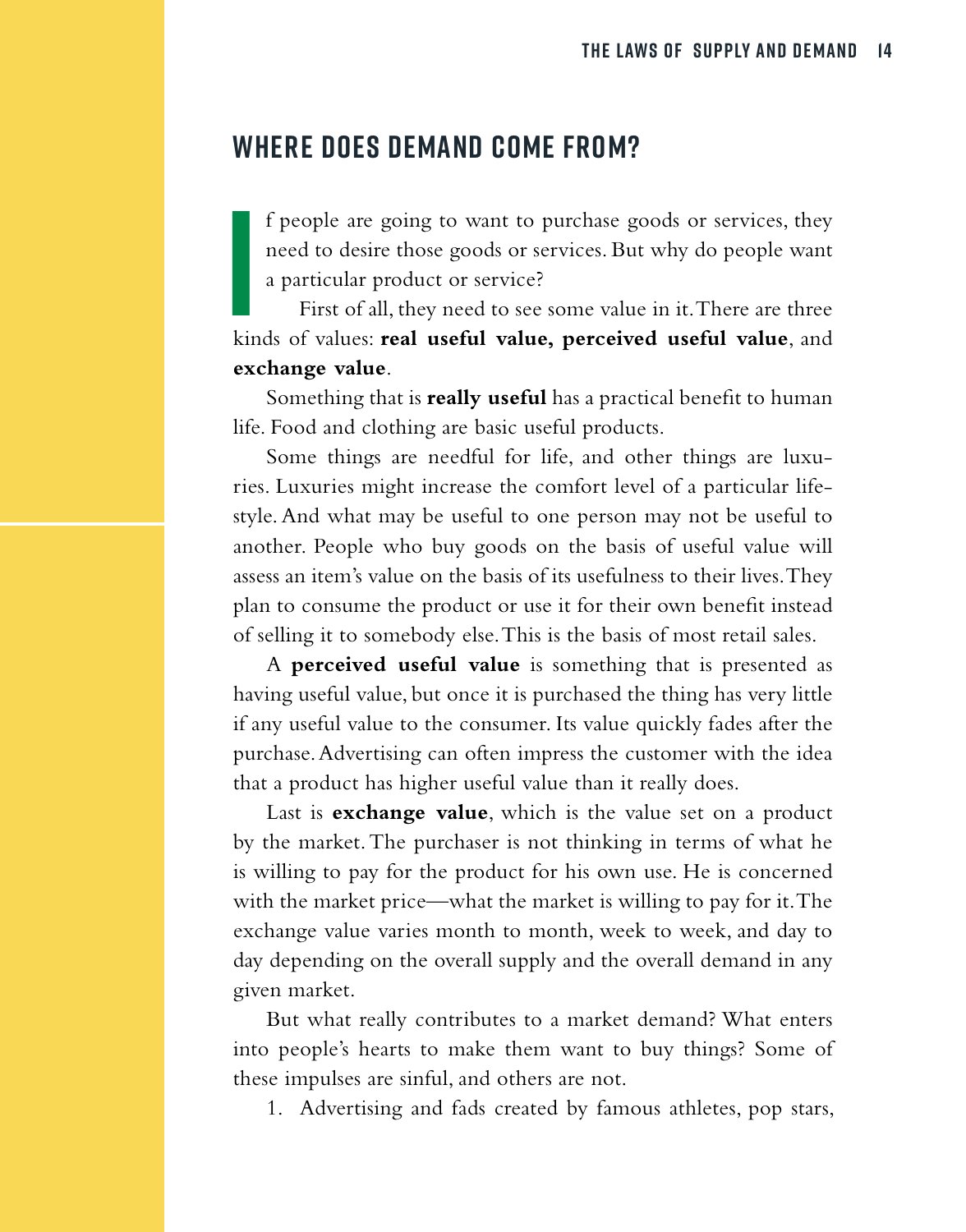and movie stars will affect tastes and preferences among consumers. By the endorsement of the celebrities, the product is associated with a certain image. This especially applies to items like tennis shoes, hair care products, jeans, soft drinks, and diet products.

- 2. Idolatry in the hearts of men and women as well as addictions (to media, gambling, alcohol, food, etc.) will increase a market for certain products.
- 3. Covetousness—when men and women see the better conditions of others and desire this for themselves will provide market demand.
- 4. Immediate bodily needs for food, clothing, and shelter



Celebrity basketball star, Michael Jordan was known for marketing tennis shoes in the 1990s.

coupled with an increased population in a certain area will increase demand.

5. Competing scientific studies and folk wisdom (especially relating to health) will sometimes produce an increased demand for cer-

tain kinds of food, medicines, and supplements. For example, by 2018, the organic food market in the United States increased to about six percent of the total food supply. Switzerland, Denmark, Sweden,



wOrganic food was popular in grocery stores in the 2000s.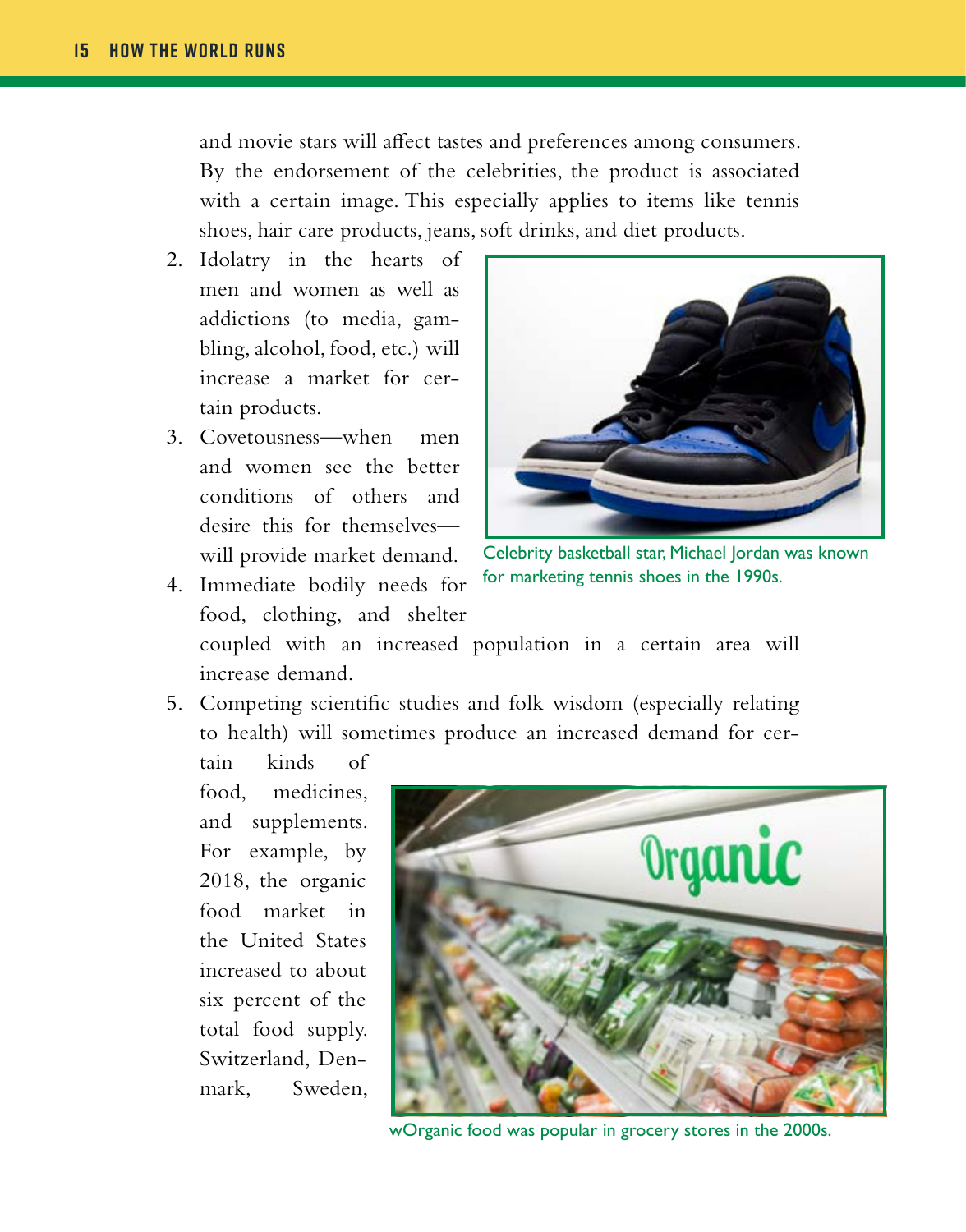Germany, France, Canada, Norway, United Kingdom, and China contributed large demand for organic foods.

- 6. Increases in take-home pay and family income (as God blesses a community economically) can result in increased demand for certain goods. This may also open a demand for higher quality goods. Whereas the community may have favored cheap soft-serve ice cream and popsicles, now they want high-end ice cream made from real cream.
- 7. Proven conveniences which make life more comfortable or more functional open a demand for new markets. For example, washing machines and clothes dryers are proven to be more efficient than washing clothes by hand. Once the word gets out about these helpful inventions, it's not long before everybody wants to purchase them.
- 8. Innovations and improvements of existing goods with added bells and whistles and helpful conveniences can also produce more demand. For example, the development of certain shampoos to eliminate dandruff would generate a demand from people with dandruff problems. Or new technical improvements to cars (like automated speed control, backup cameras, etc.) will create demand for the new car market.



Modern car interior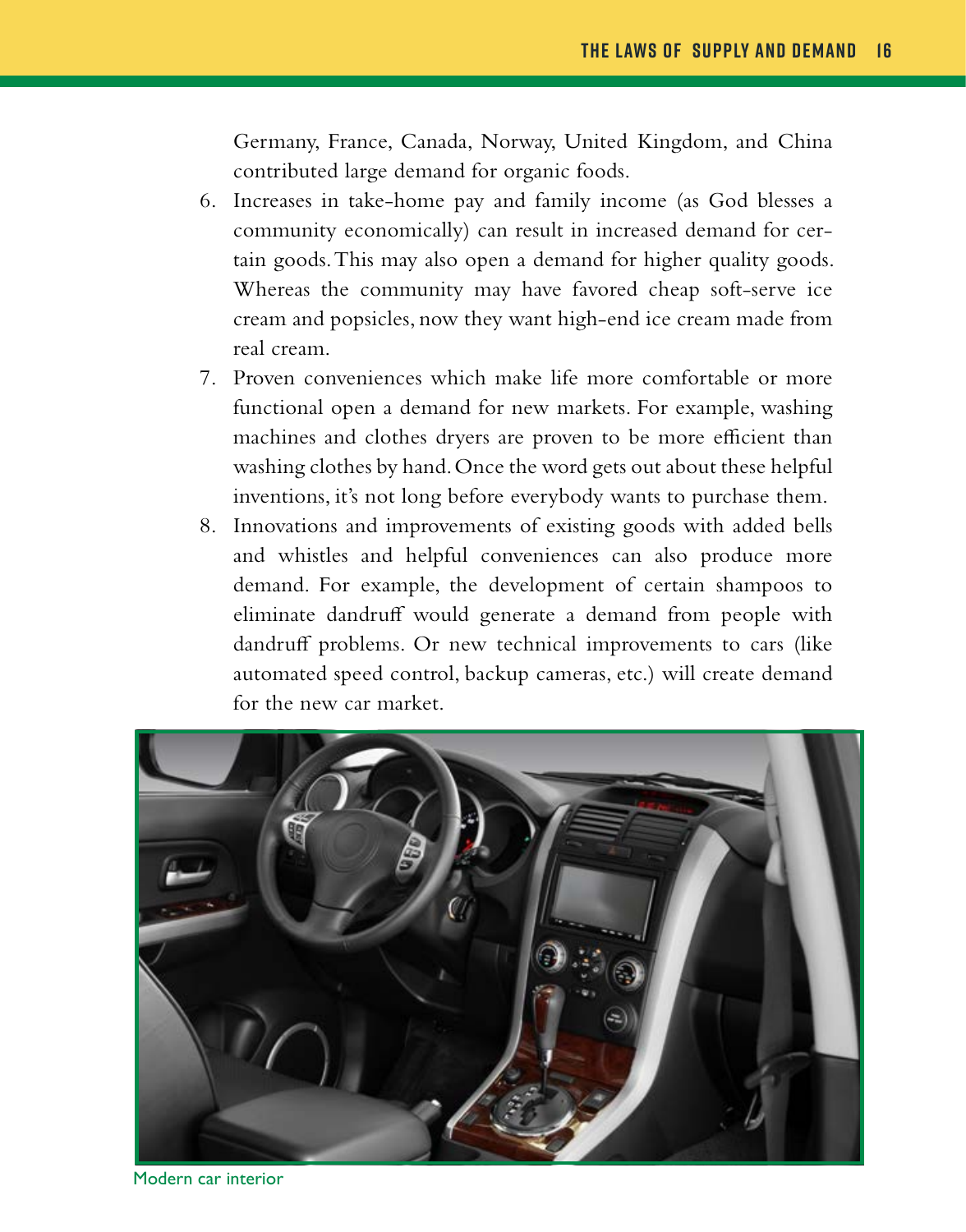9. Things that go wrong in a society or smaller community can produce a change in demand. For example, an increase in certain diseases in a community will result in a demand for medical solutions. Increased crime rates encourage a demand for gun purchases.

Now, as Christians, we are careful to observe God's commandments when it comes to buying stuff or contributing to market demand. God forbids covetousness when He gave us the tenth commandment. This sin is to desire something that God has not given you nor given you the power to get. Covetousness is discontentment and ingratitude with God's recent provisions. To covet means to desire something that belongs to your neighbor or to set your heart on getting something you're not supposed to get or something you're not sure you should get. According to the instructions of 1 Timothy 6:6-8, we should be content with just our food and clothing. If we have a little extra money, there would be nothing wrong with enjoying other conveniences. But if not, we should be just as grateful with little as we are with much.

Now godliness with contentment is great gain. For we brought nothing into this world, and it is certain we can carry nothing out. And having food and clothing, with these we shall be content. (1 Tim. 6:6-8)

This is not the mindset of the world. Greed, lust, discontentment, and ingratitude are normal attitudes of the world. These attitudes are fueled by idolatry and a rebellion against God. The worship of materials, wine, food, and money permeates our world around us. These are unhealthy elements that drive market demands. Proverbs, the Wisdom of God, reminds us that one of the results of excessive use of luxuries, wine, and food is drunkenness, gluttony, and laziness.

Hear, my son, and be wise; And guide your heart in the way. Do not mix with winebibbers, Or with gluttonous eaters of meat; For the drunkard and the glutton will come to poverty, And drowsiness will clothe a man with rags. (Prov. 23:19-21)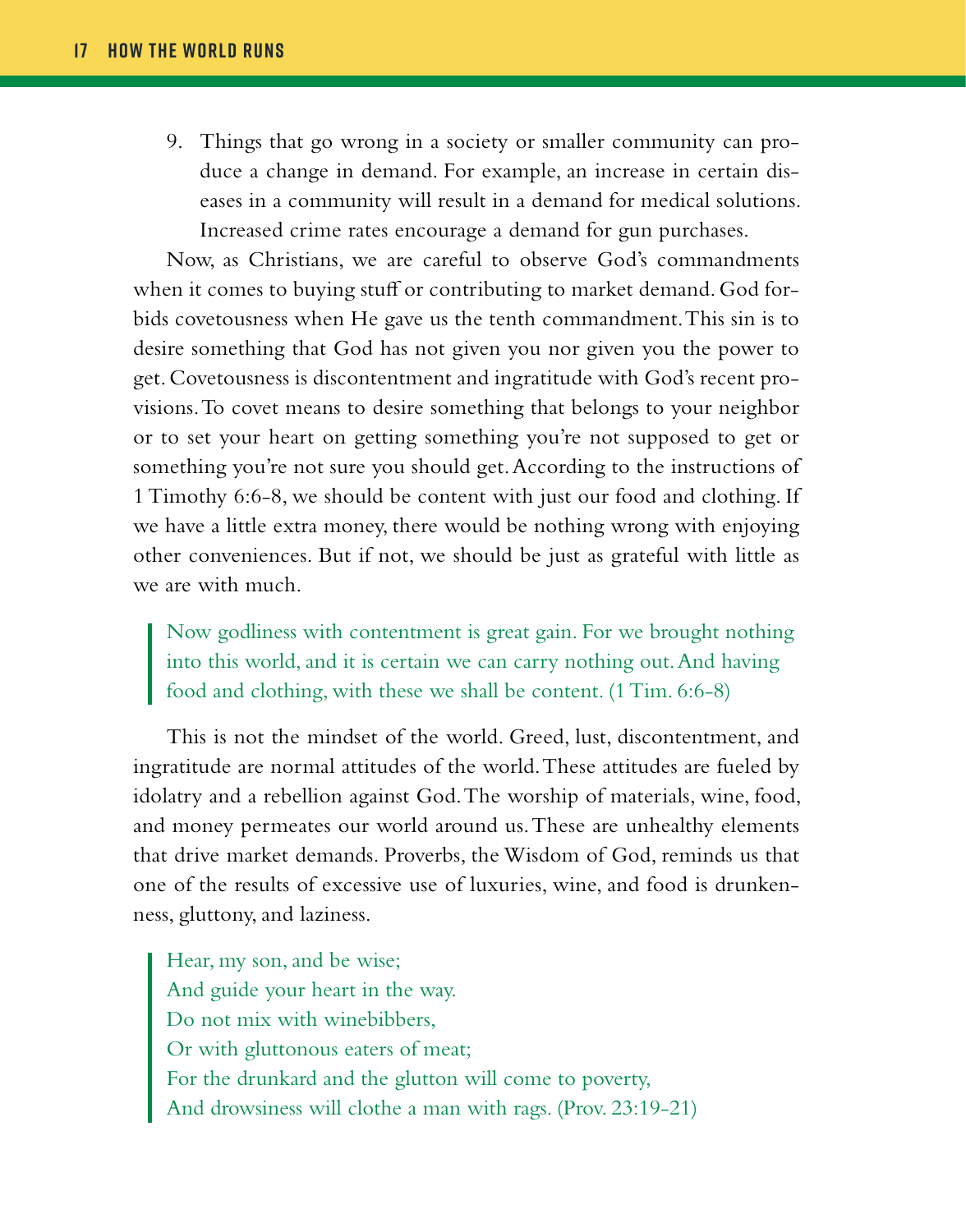The Scripture also warns us about the love of money which is the root of all kinds of evil (1 Tim. 6:10). We want to be careful not to spoil ourselves and our families with too many treats, luxuries, and unnecessary gifts. When we reach the point where we are less grateful to the Giver (God) and more grabbing after the gifts, we have given way to idolatry. When our focus is upon the gift more than the Giver, we have become too materialistic. We are serving mammon more than we serve God.

#### **Increasing Demand—How Much is This Thing Worth?**

What is the value of a product or service? What would you charge for the product if you were selling it? What price would you put on it? In the final analysis, you could only charge what somebody was willing to pay for it. If there was only one of this thing (like a rare piece of art), and nobody else could market the same art, you would still need somebody who wanted to buy it from you. If nobody wanted it, the price is \$0.00. If there were three buyers, then you could auction the product to the highest bidder. Auctions help to identify the person who wants something more than



Diamonds are both scarce and considered aesthetically pleasing.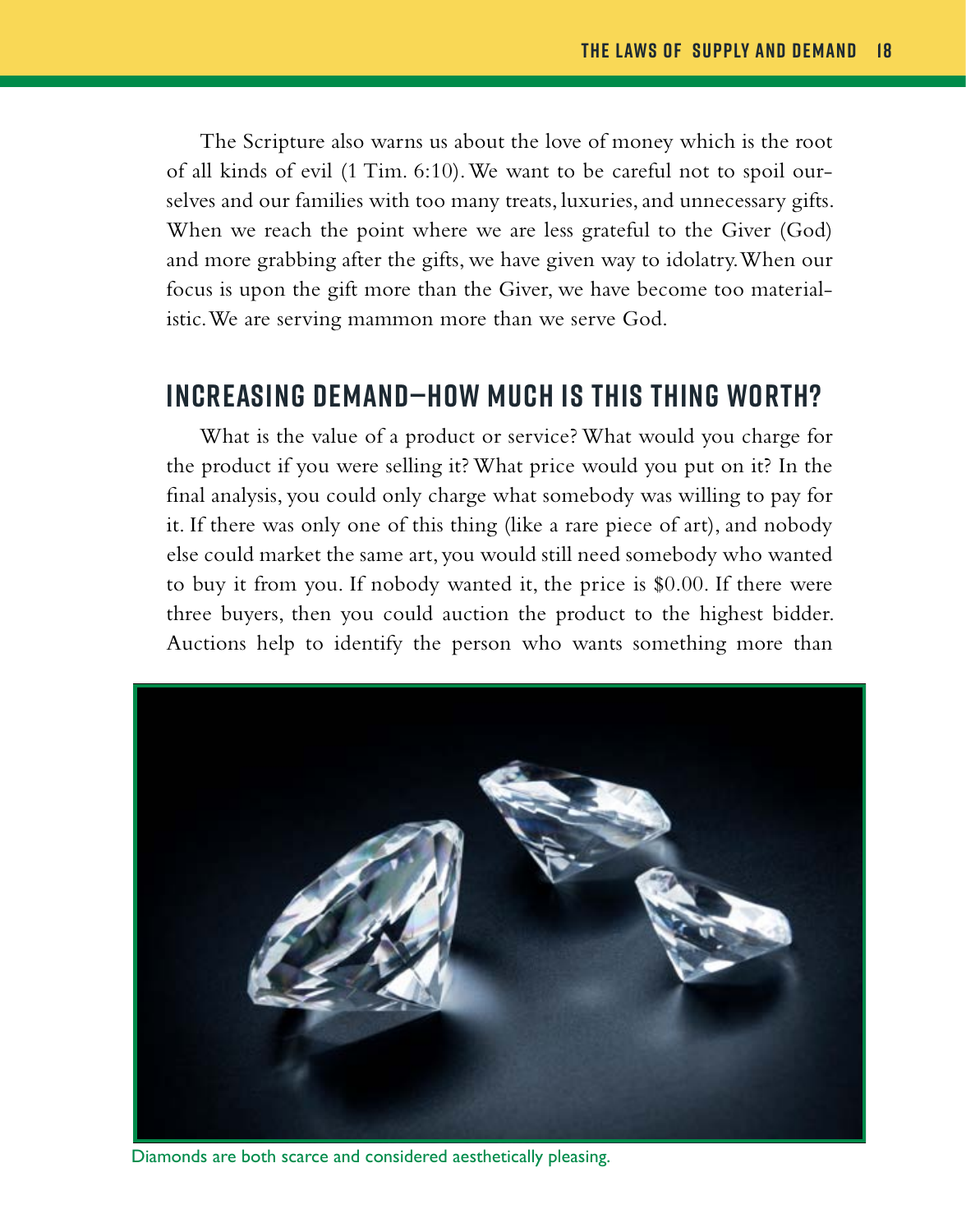everybody else. Only by competitive bidding could we understand the real demand for the product in the hearts of the buyers in the market.

Some people place value on products for aesthetic reasons. They think the art piece is beautiful, for example. They may place value on products for sentimental reasons, as in the case of antiques. But most people place value on products for their **utility** or **usefulness.** The value is determined by **utility** and **scarcity (availability).** 

Suppose you were to make cooking pots out of cardboard. Nobody would want to buy this silly product because it would burn up the minute you turned on the stove burner. **Usefulness** is really the degree of satisfaction people get from owning a product or receiving a service.

**Scarcity** also drives the market. Wealthy people living in rich communities purchase large diamond rings not always because they find a lot of utility in them but more so because of the scarcity of large diamonds.

The price of a product is decided by the amount a person or business is willing to sell it for, and what somebody is willing to pay for it. We call it robbery when a mobster forces a merchant to sell a product for a certain price against his will or if the civil government sets the price of goods and services by force.

The price a customer is willing to pay is related to the amount of satisfaction he would get out of the product as well as the degree of the product's availability on the market. For example, a starving man on a desert



Market stall of fruits and vegetables.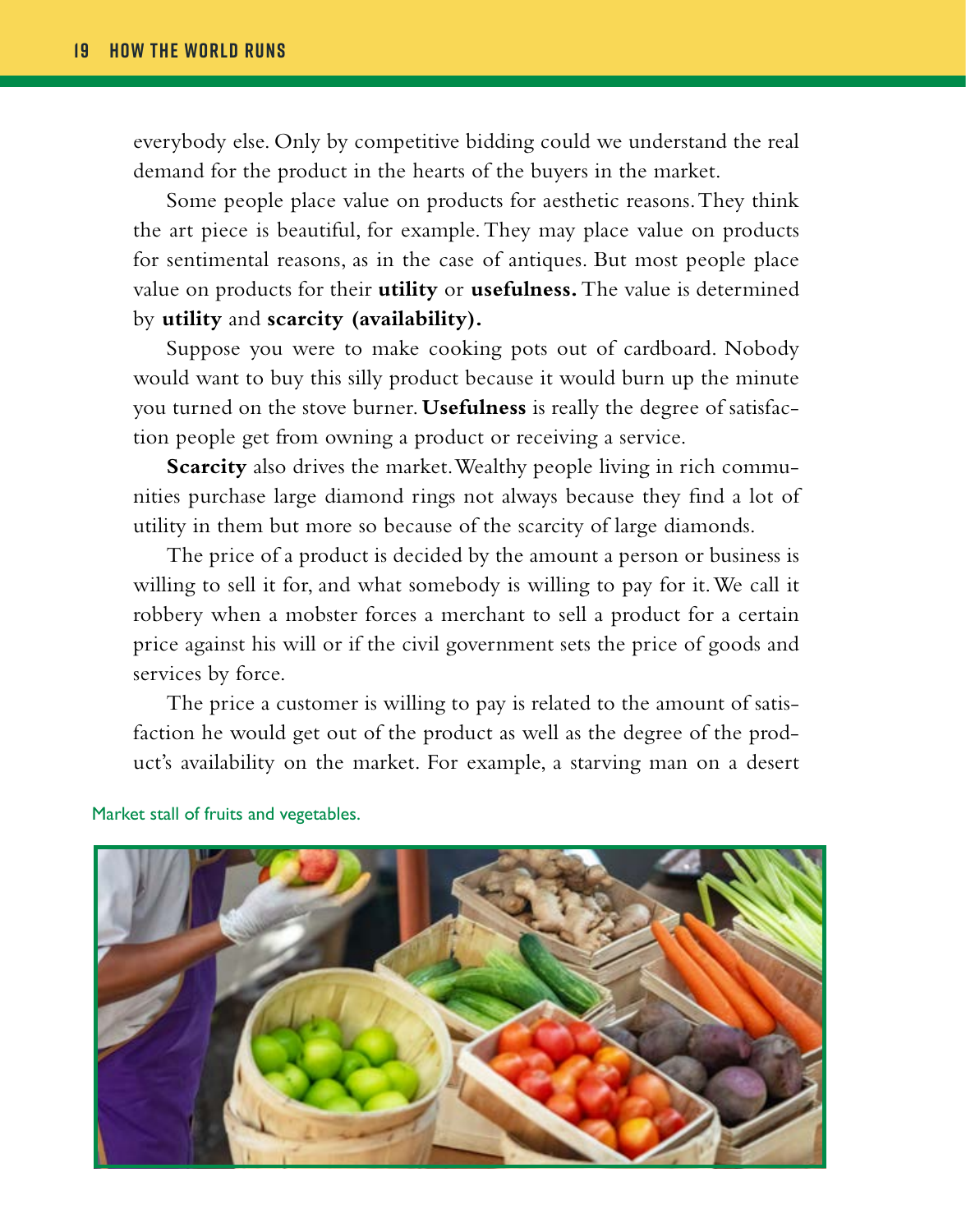island might be willing to give \$500 for a sandwich because of two reasons. First, he would get a lot of satisfaction out of it, and secondly, there aren't any other sandwiches on the island available for purchase.

#### **A Free Market Exchange**

She considers a field and buys it; From her profits she plants a vineyard. (Prov. 31:16)

Buying and selling is really a form of trade. And, the most rudimentary form of trade is bartering in which one useful thing is traded for some different, useful thing. Most of the time, people don''t exchange one thing for the very same thing. That is, I wouldn''t trade a red ball for another red ball (that looks just like mine).

Trade is defined as a transaction where one party gives up something to get something else from another party.

A free market trade occurs when one party gives up something to a second party to get something else he wants more than the thing he is giving up. The same applies to the second party. Each party gives up something he considers less useful or important for something he considers more desirable. In the case of buying and selling, the buyer is willing to give his money for a product. The seller would rather have the money than the product he is selling. Often, the reason for this is that the seller has more of that product than he can use himself. The farmer who sells his apples at a stand on the side of the road could not possibly eat 1,000 apples. He would rather have money than apples because he could use the money to buy other things needful for himself and his family.

"[The product] is good for nothing," cries the buyer; but when he has gone his way, then he boasts. (Prov. 20:14)

For most exchanges today, the prices are already fixed. There is no bargaining at the grocery store when you purchase fruit and vegetables. But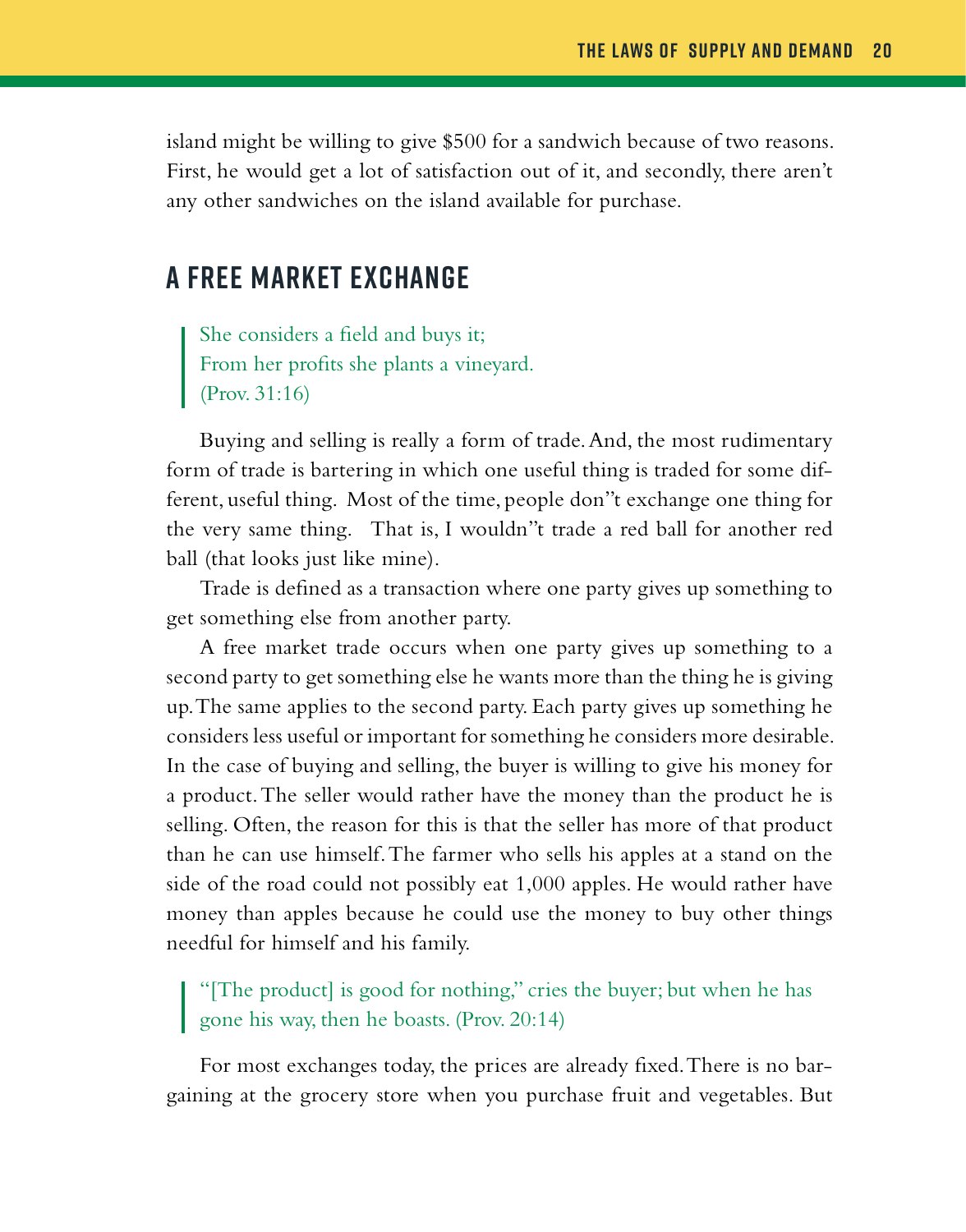in open markets, the prices are more negotiable. The buyer wants to know the lowest price for which the seller would part with his goods. The seller wants to know the highest price for which the buyer would purchase his goods. In the case of Proverbs 20:14, the buyer tries to conceal his valuation of the product. He wants the seller to think he would place a lower value on the product than he really does. He hopes the seller will give up some of his profit and lower the price for the exchange. Therefore the buyer doesn't want the seller to know how much he wants the product. Christians must not lie about their need or interest in a product. It would be better to know the market price of the product in your local area and to know something of the motivation of the seller. If the market has been slow on a given day, the seller will be more interested in lowering his price to get some profit for his labors.

*But how do most sellers know how much to charge for something?* That's simple in our society. We check out three sellers on the internet.

If, for example, we want to sell a used car, we look at how much other sellers are trying to get for the same model-and-year car. There are several factors that affect the price of the car.

- 1. **Location.** A car sold in one part of the country for a certain price may be twenty percent more or less expensive in another part of the country. These differences are affected by average incomes and the preferences of the consumers.
- 2. **Reputation of the seller or dealer.** Some dealers may be able to get more for their products because they provide better service and they have made a good reputation for themselves. Some people will pay more for more dependable and higher quality service.
- 3. **Financing.** Some people will pay more for a product if the dealer or seller is willing to finance the sale. This means that the consumer is borrowing money to buy the product.
- 4. **Quality of the product.** The same car sold somewhere else might have higher quality parts, more bells and whistles, fancier hubcaps, a better maintenance record, a better paint job, less dings on the body, and lower mileage. Cars that have been in an accident are usually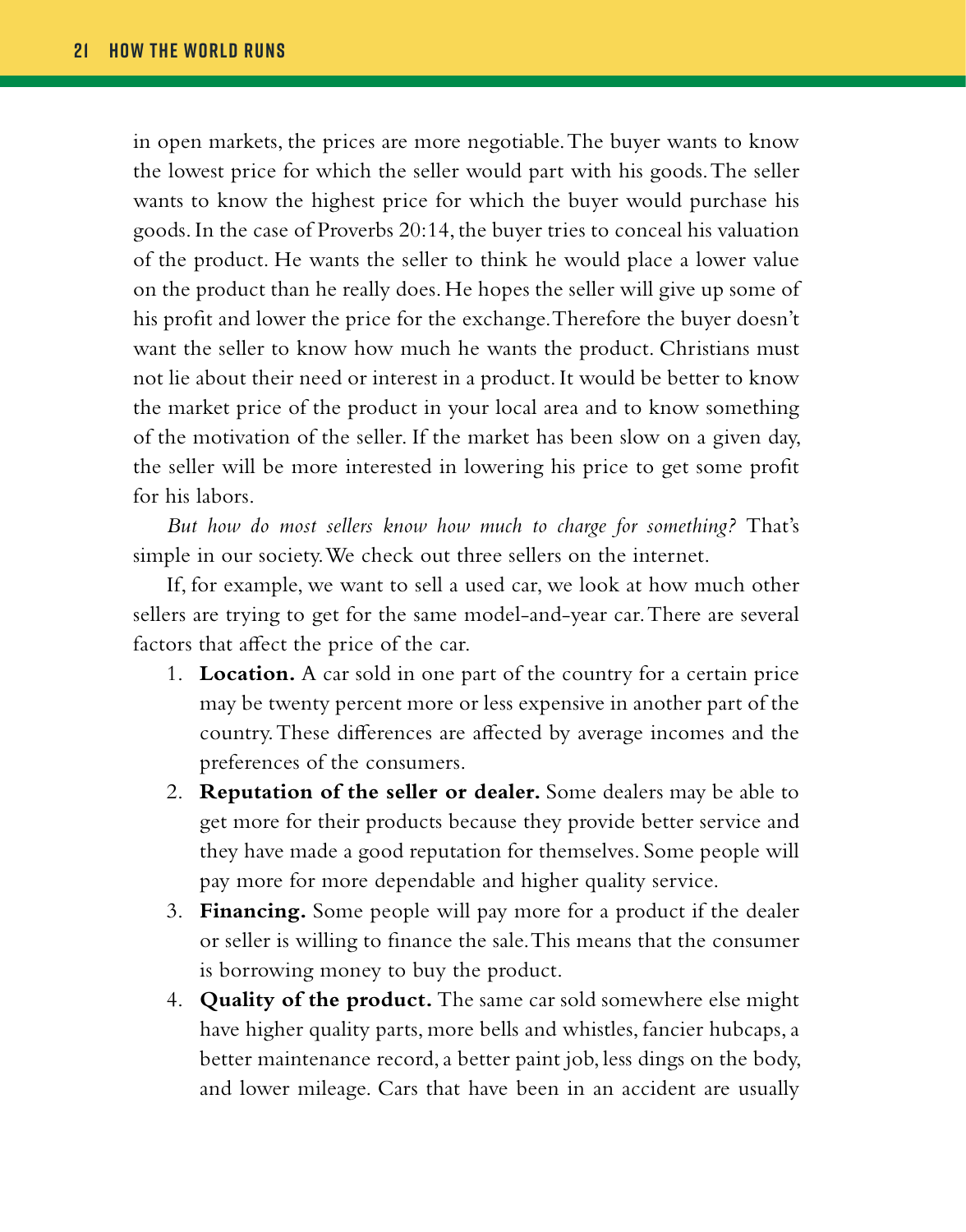priced lower because damage to the body of the car could result in more problems later on.

As you can see, there are quite a few factors that go into the pricing of a used car or any other product. We as Christians are called to be plain and honest in the representation of whatever we are trying to sell.



#### **Undercutting the Market**

Pre-owned cars

Now, suppose you wanted to undercut the market by lowering the price of a product or service. While other window washers were charging \$5.00 per window, you decide you will do it for \$1.00 per window. You hope this will increase your business such that you will put the other window washers out of business. Before you do this, you have to consider several things.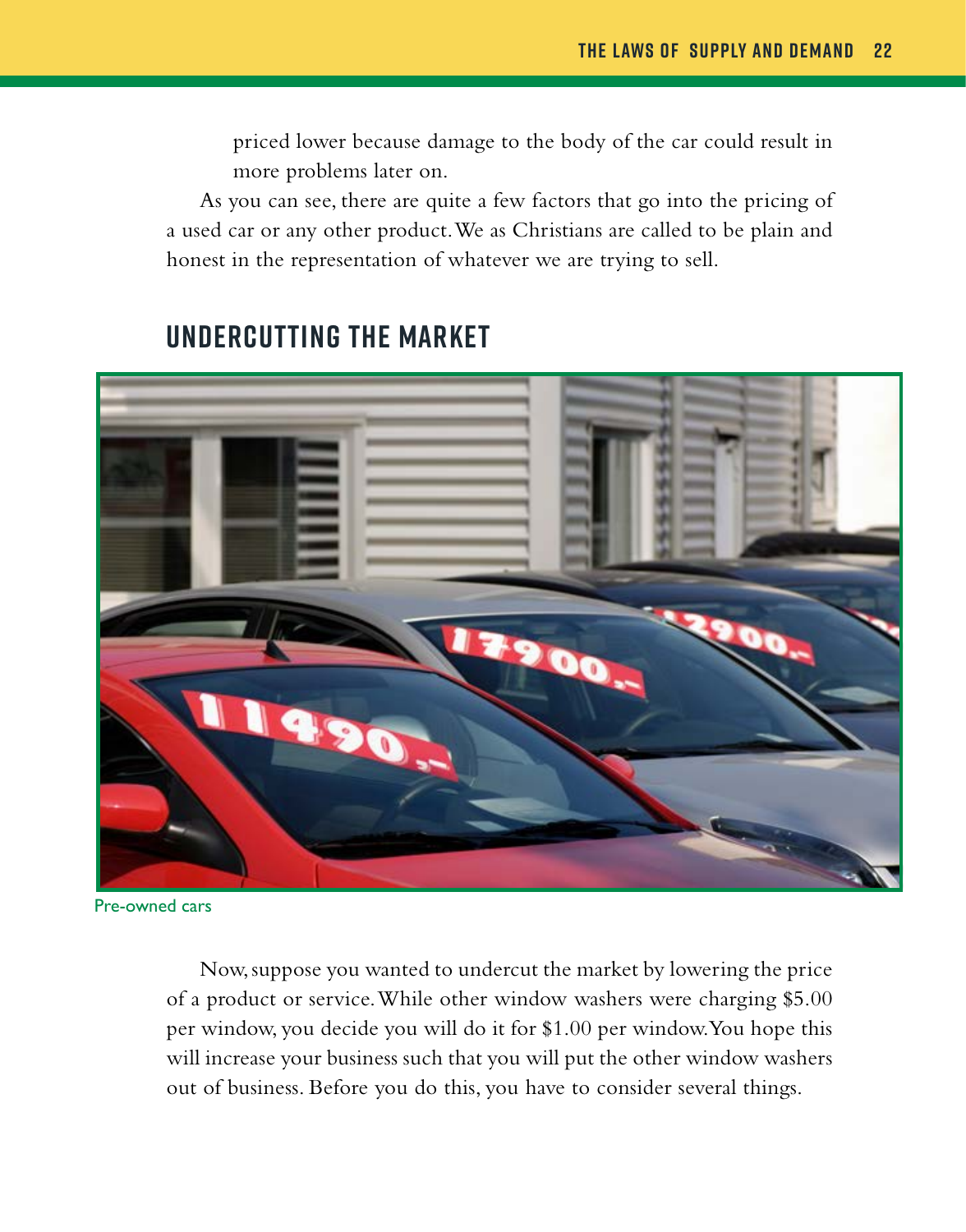

Window washing

for quality work. If you are a newcomer to the market, it will take a long time before they will trust you to do a good job. Value is as much established by quality as by quantity or completion of a job. You may promise to cut the price of a window job from \$5.00 to \$1.00 per window, but will you supply the same quality as those companies that charge \$5.00 per window? If the customers in a certain market are accustomed to a certain level of quality and they don't get it, they will be upset with you. Because you failed to meet the reasonable expectations of a given market, you will have stolen from them and broken the eighth commandment.

- 2. You will have to work about the same amount of time on a window as your competitors. Counting travel time and preparation time, the average window washer may clean the average window in ten minutes. He earns about \$30 per hour. If you are cutting the cost for your customer down to \$1.00 per window, you (and your employees) will be earning about \$6.00 per hour. Are you willing to do this all year and into the following years?
- 3. You might also overlook the unseen costs involved in a business. You will need to pay for insurance, travel to the work site, employment taxes, equipment costs, and so forth. Also, don't forget the added risk of climbing ladders to clean third story windows—and all of that for only \$1.00 per window.

The average cost of doing business and providing services has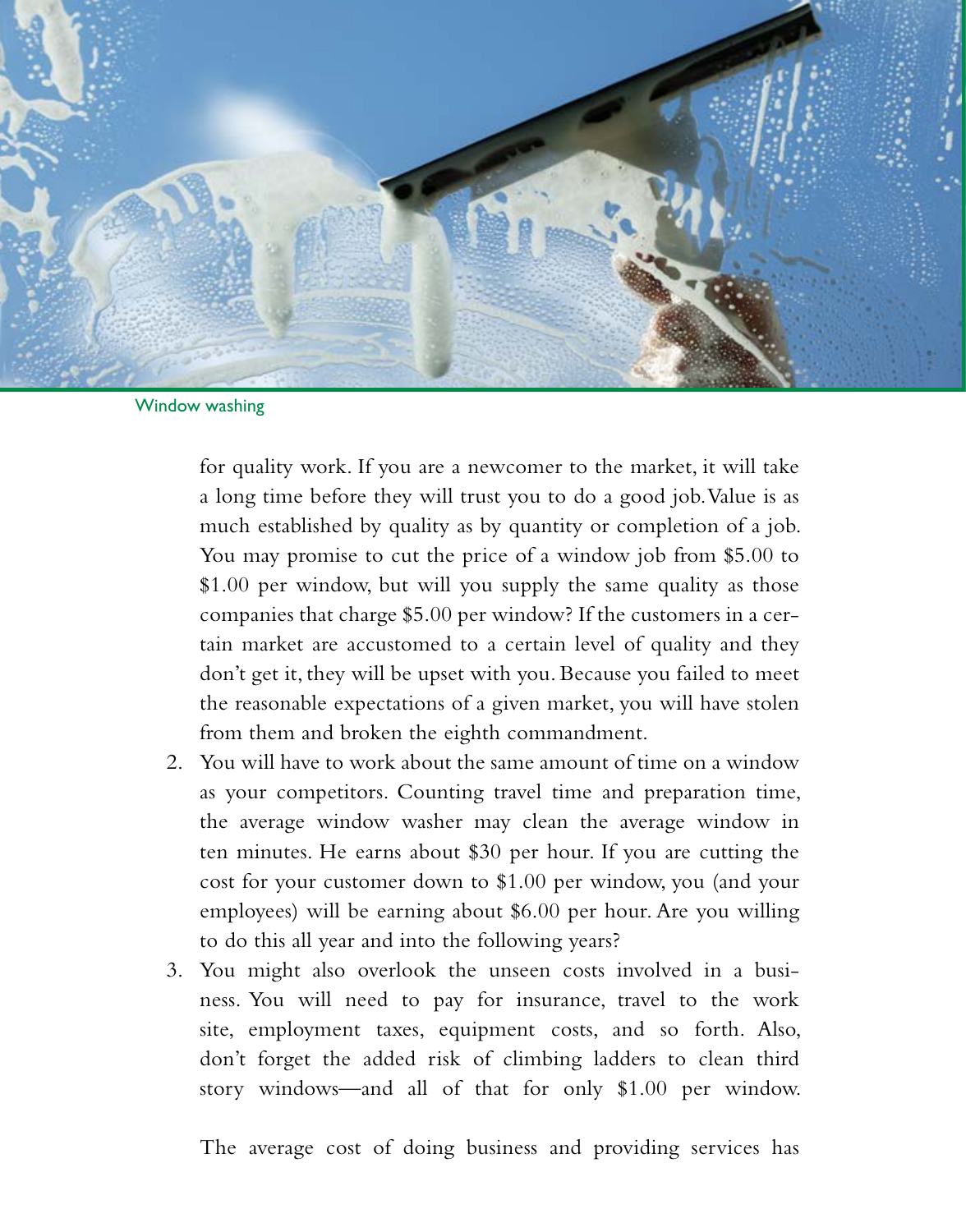already been thought out carefully by the market. The only way you could beat the average market price would be by improving on the method or the tooling used to clean windows.

4. Most importantly however, before you undercut the market, consider the words of Jesus. Would this be an act of love for your neighbor to disrupt the market in this way? In some cases, the competition you introduce to the market is healthy and it stirs everybody up to produce a better product or service for a good price. But, in other cases, the competition is unhealthy and undermines already existing, healthy business relationships.

Therefore, whatever you want men to do to you, do also to them, for this is the Law and the Prophets. (Matthew 7:12)



New home construction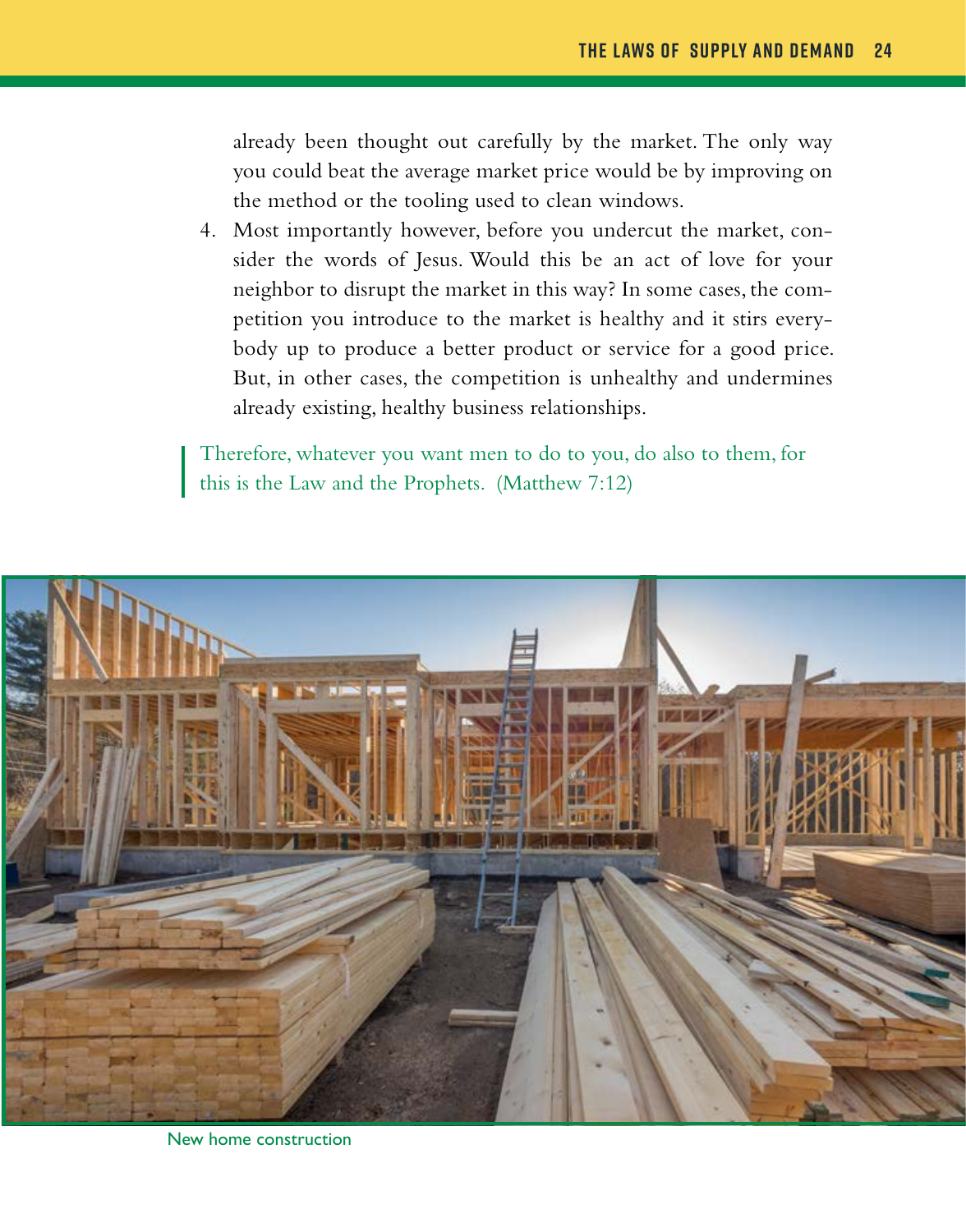#### **Supply and Price**

While there will always be a limited supply of everything in the world, the supply can change quickly. Sometimes changes in supply and demand determine pricing. For example, if a wildfire burns down 300 houses out of 3,000 homes in a town, the price of renting a house would increase immediately. That's because the demand for houses increased suddenly, and the supply is low. The price of apples would come down if lots more apple trees were planted where you live. Water may be plentiful where you live. But people who live in the desert have to pay more for their water. Perhaps somebody would haul water to the desert town using a large tanker truck. Or another businessman might drill very deep wells and draw up the water using electric pumps. All of that calls for money and effort. The water is not readily accessible in the desert, so people will have to pay more for it.

#### **The Law of Supply for Producers**

Most of the time, the price that people are willing to pay for products will drive the supply. Suppose that young men and women were willing to pay \$50 for a certain special kind of tennis shoes during a certain year. But the following year, quite a few of these young folks were willing to pay \$100 for the same pair of tennis shoes because their favorite sports stars were favoring these shoes. What do you think the manufacturer would do when



Various shoes

they realized the market is willing to pay \$100 for these tennis shoes? Then, on the second year of production, it turned out that the market was willing to pay \$200 for the same tennis shoes because the product had become "all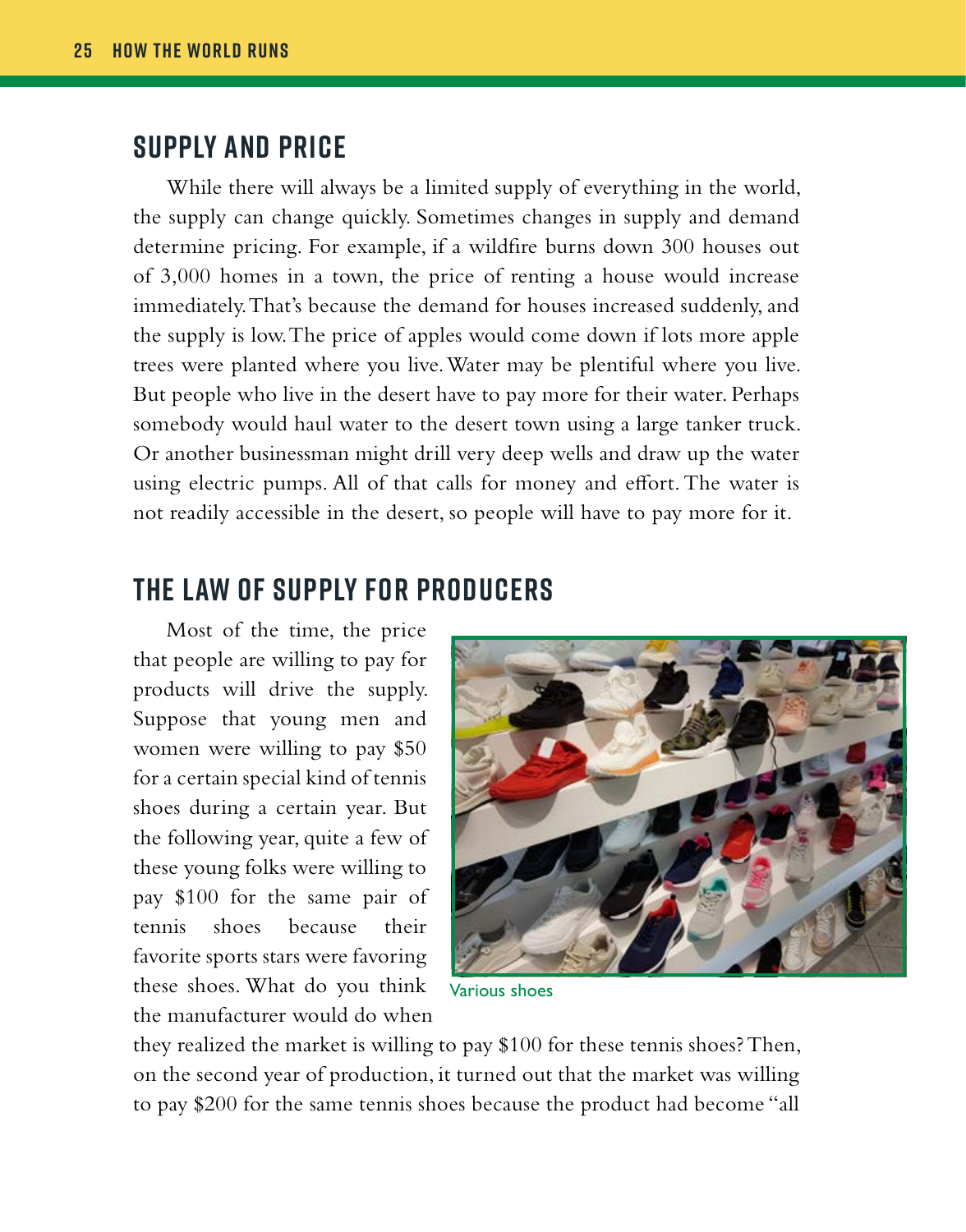the rage." Now how many tennis shoes will the manufacturer supply to the market? As the price goes up, of course the manufacturer will increase the supply. That's because they suspect the market is growing, and they want to make as much profit as possible. *The law of supply states that the higher the price of a good, the quantity of goods supplied will increase as well.* The following graph illustrates this trend.



#### **The Law of Demand Governing Consumers**

However, as the price goes up, what happens to the demand for these tennis shoes? Poor families have a harder time paying \$200 for tennis shoes. Most young people don't have a lot of money, so the rising price weakens the demand for the shoes. Thus, the demand for the shoes starts to drop. The following graph illustrates this trend. *The law of demand states that as the price of a good increases, the demand for it decreases in the free market.*



#### **How Supply and Demand Set the Market Price**

Suppose there is a strong demand for lemonade on hot afternoons in your town. People are willing to pay quite a bit of money for a glass of lemonade. Several kids open up lemonade stands along the streets. How does supply from the lemonade stands and the demand set the price of lemonade? Here's out it works.

1. If the supply increases (more kids are making lemonade) and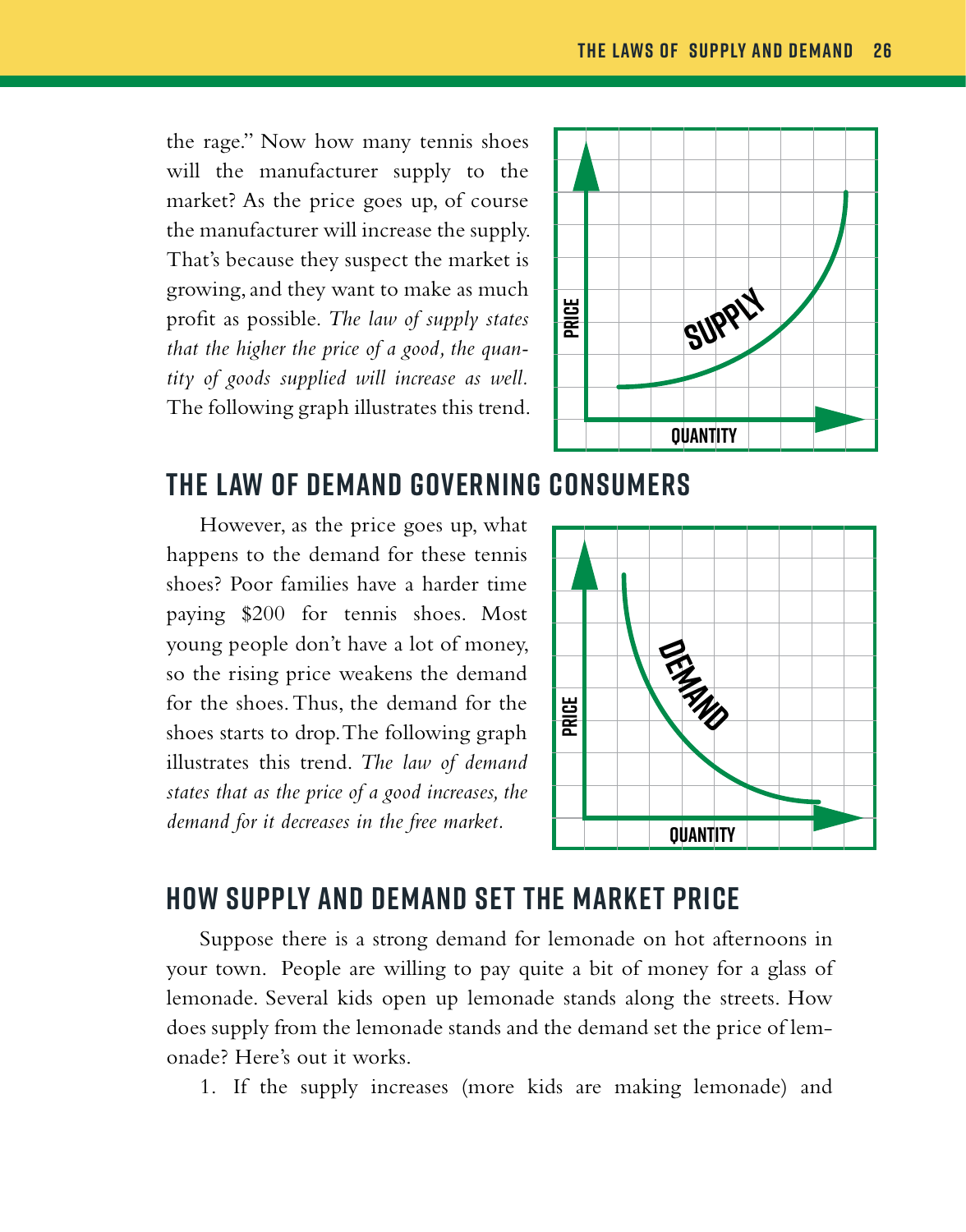demand stays the same, the price for a glass of lemonade will have to go down.

- 2. If the supply decreases (less kids are making lemonade) and demand stays the same, the price will need to go up.
- 3. If the supply stays the same and demand for lemonade increases during the hot summer months, the price for lemonade will increase.
- 4. If the supply stays the same and demand of lemonade decreases, the price for lemonade will drop.

#### **Market Equilibrium**

Market equilibrium is the point at which the supply or the quantity of the product provided by companies meets the demand for the product in the market. This should work its way out naturally in a market as companies do their best to meet the demand at the price people are willing to pay.



#### **Elasticity**

When setting prices for the products you sell, whether it is lemonade or lawn service, you want to know how a change in price might effect the demand. For example, let us suppose a young man opens a lemonade stand and sets a price of \$1.00 for a 16 ounce cup of lemonade. He is selling 100 cups a day. But then, he decides to up the price to \$1.20. Will he lose any customers? **Elasticity** is the measurement of change in demand to the change in price.

If the response to a 20% rise in the price of lemonade results in a 10% drop in demand, elasticity is calculated this way: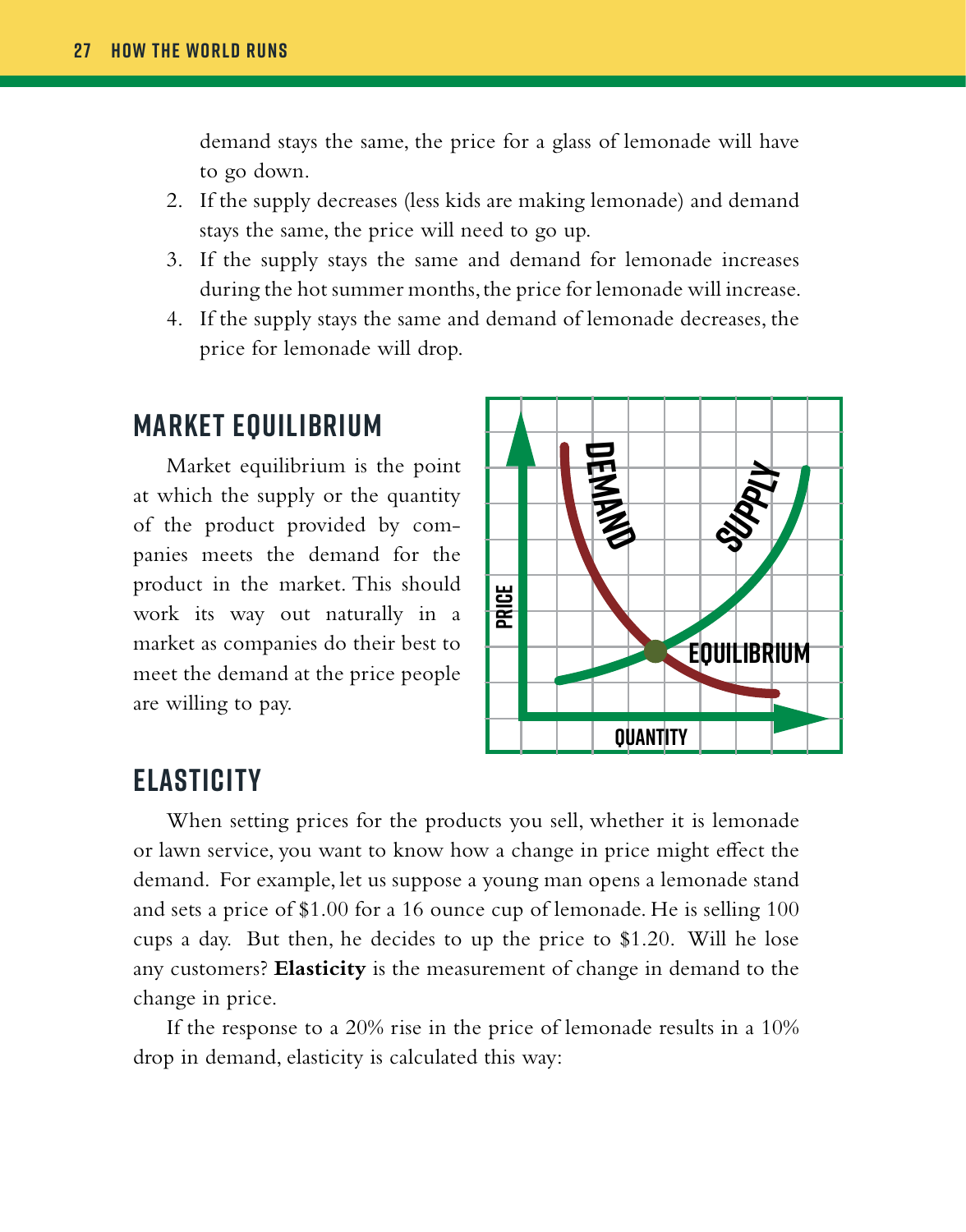Elasticity =  $10\%/20\% = 0.5$ 

If the response to a 20% rise in the price of lemonade results in a 50% drop in demand, the elasticity would be

Elasticity =  $50\%/10\% = 5.0$ 

This would indicate that people who buy lemonade are pretty sensitive to the price of it. They are less likely to buy the lemonade if the price goes up too much.

#### **God's Goodness Supplies for the World's Needs**

**Thomas Malthus** (1766-1834) introduced the idea that world population would outpace the food supply. Since then, increasing numbers of people worry about running out of natural resources like food and water. Should the world's population exceed 10 billion, they are afraid we will run out of farmland, oil and gas, or other important resources. What Malthus and others forgot is that God is good. They do not believe that God's provision on this earth is sufficient to sustain a very large population. But what if God gave farmers special insight into better farming methods? What if there were still undiscovered farmlands somewhere on earth where certain crops would grow exceedingly well? By God's grace, He can lead us to ways

in which we can increase the size of the pie so more supply is available to the increased demands (as more children are born into this world).

#### **Where Does Supply Come From?**

Therefore I say to you, do not worry about your life, what you will eat or what you will drink; nor about your body, what you will put on. Is not life more than food and the body more than



Thomas Malthus (1766-1834)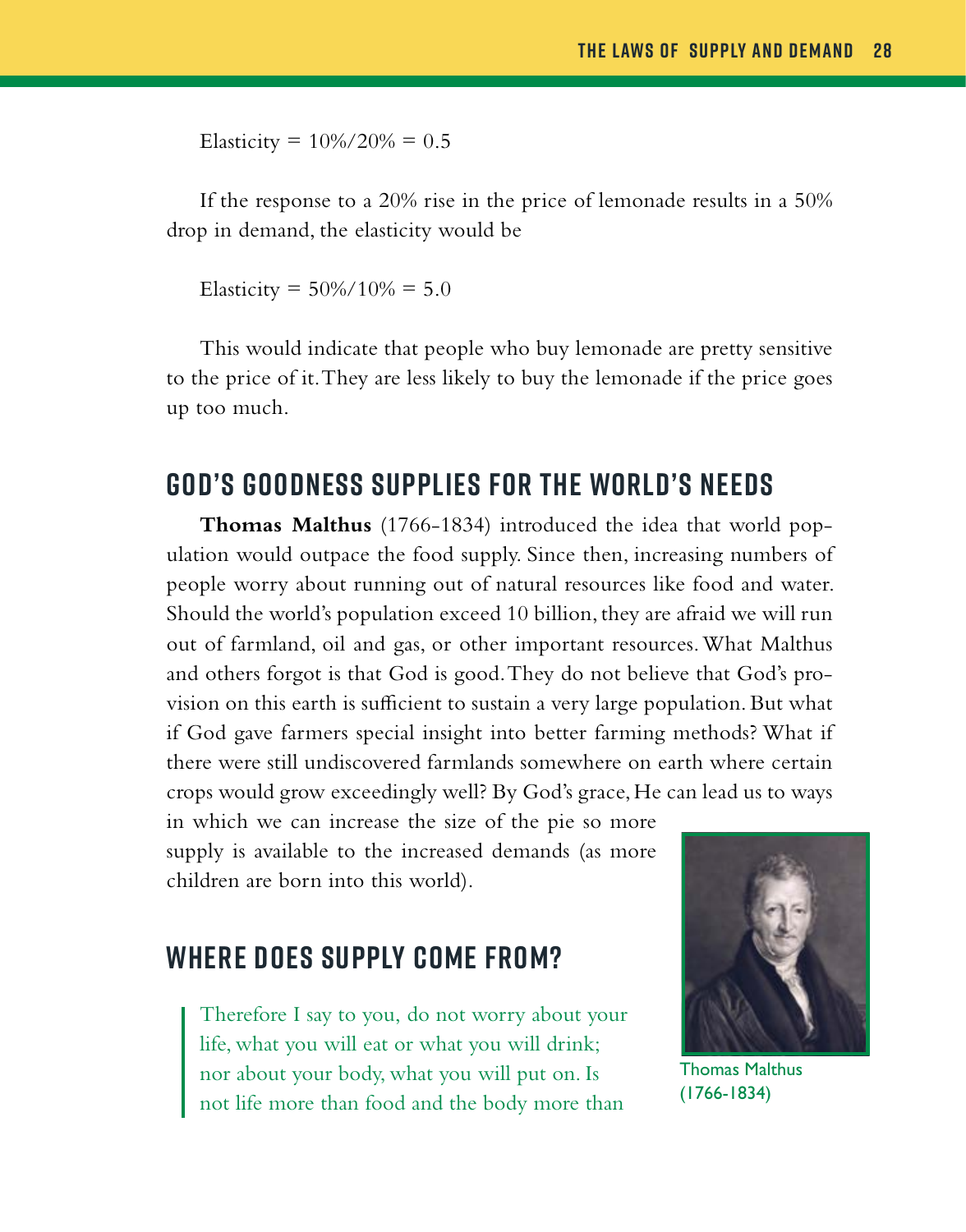clothing? Look at the birds of the air, for they neither sow nor reap nor gather into barns; yet your heavenly Father feeds them. Are you not of more value than they? Which of you by worrying can add one cubit to his stature? So why do you worry about clothing? Consider the lilies of the field, how they grow: they neither toil nor spin; and yet I say to you that even Solomon in all his glory was not arrayed like one of these. Now if God so clothes the grass of the field, which today is, and tomorrow is thrown into the oven, will He not much more clothe you, O you of little faith? (Matt. 6:25-30)

Increased supply of a certain product in a certain market (where the population or demand remains the same) will reduce the cost of that product.

In order to supply a product, you need any of the following:

#### **1. God's Resources**

You need natural resources—or, better put, God's resources. The discovery, provision, or availability of God's resources enable the flow of materials into the market. Apple trees produce apples. While man plants the apple seed and waters the tree, God brings forth the increase.

God supplies rain to water the earth and grow grass for herd animals.

God's carbon dioxide and water grows the grass. God provides minerals, coal, oil, iron ore, and other raw materials hidden in the crust of the earth.

To build houses, carpenters need iron ore for nails, limestone and silica sand for concrete, and God's trees for the lumber.

#### **2. Labor**

You need labor to find



Cattle herd Tools are necessary to get certain kinds of work down to get certain kinds of work down to get certain kinds of work down to get certain kinds of work down to get certain kinds of work down to get certain kinds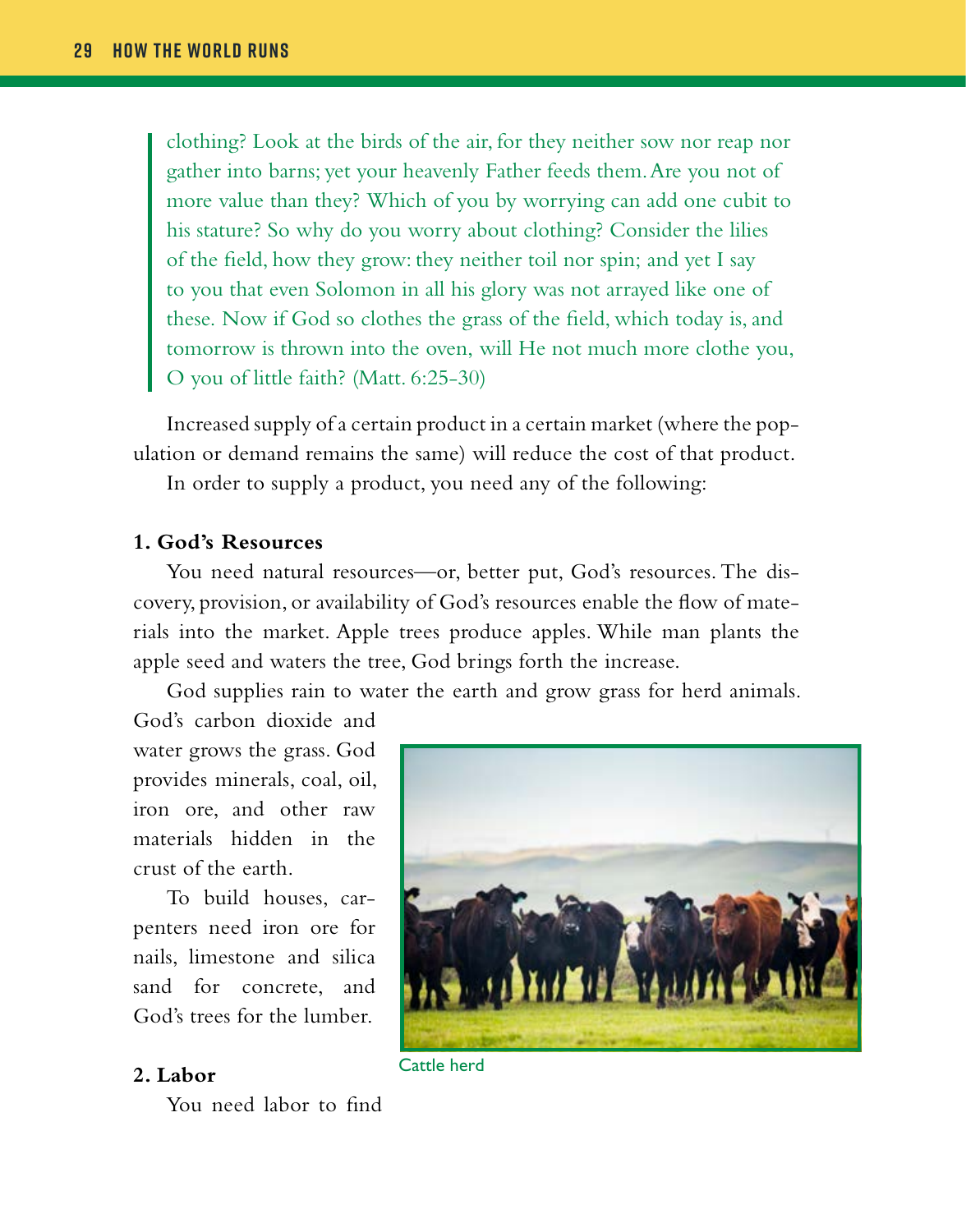the materials, to mine the materials, and to cultivate the materials. Farmers work hard to plant seeds, water their plants, kill bugs, and harvest crops. Manufacturers take the raw materials and turn them into useful things for the consumer. All of this takes hard work, time, energy, brainwork, and cooperation.

To build an average 2,000 square foot house requires about 2,400 man hours. That's one man working for almost a whole year.

#### **3. Tools and Capital**

You need capital to build machines and to buy tools to get the work done. Capital (or investment money) is used to hire employees, build buildings, and buy the machines needed to do the work. For example, if a car-



Tools are necessary to get certain kinds of work done.